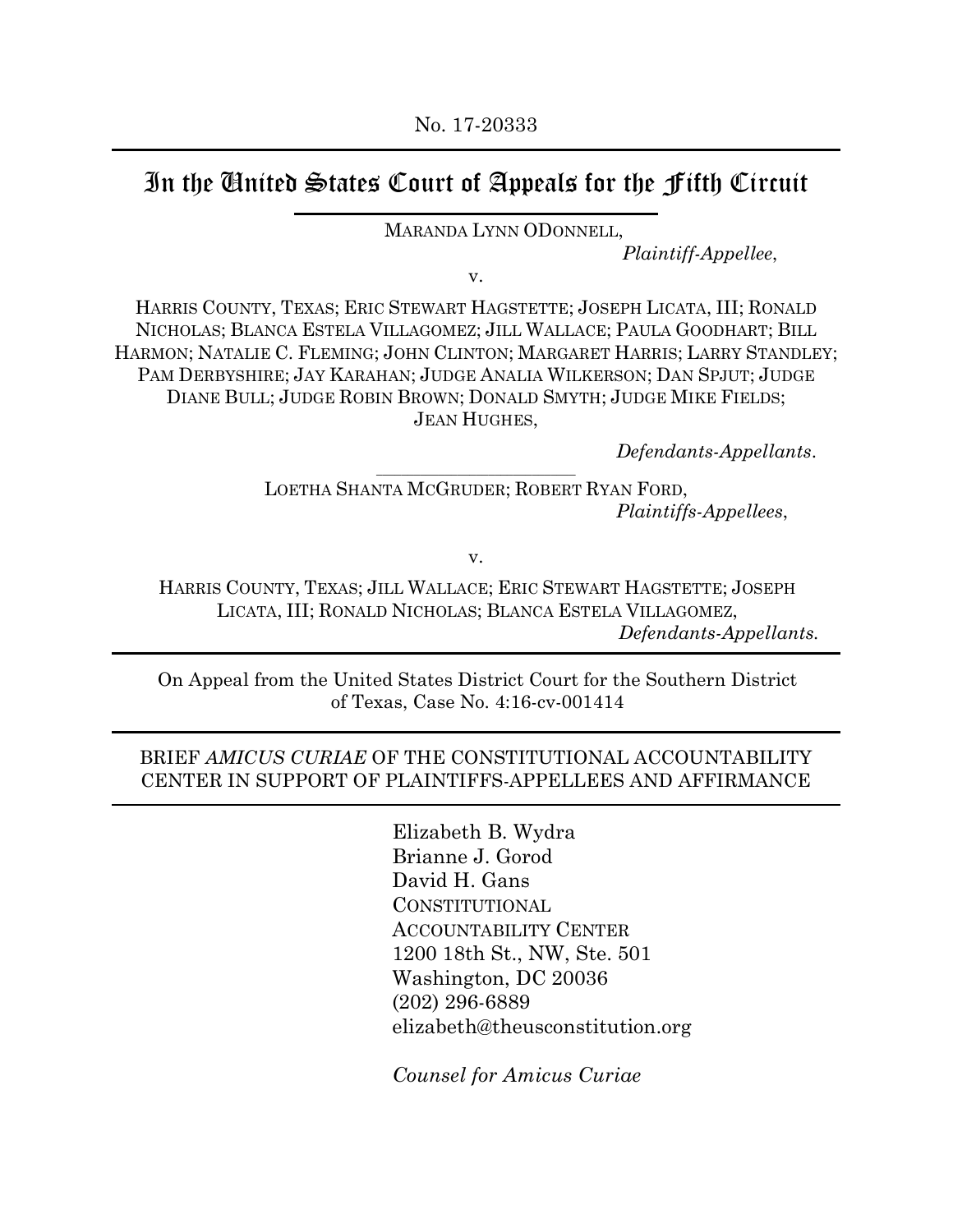#### SUPPLEMENTAL CERTIFICATE OF INTERESTED PERSONS

 Pursuant to Fifth Circuit Rule 29.2, I hereby certify that I am aware of no persons or entities, in addition to those listed in the party briefs, that have a financial interest in the outcome of this litigation. In addition, I hereby certify that I am aware of no persons with any interest in the outcome of this litigation other than the signatories to this brief and their counsel, and those identified in the party and amicus briefs filed in this case.

Dated: August 9, 2017 /s/ Elizabeth B. Wydra Elizabeth B. Wydra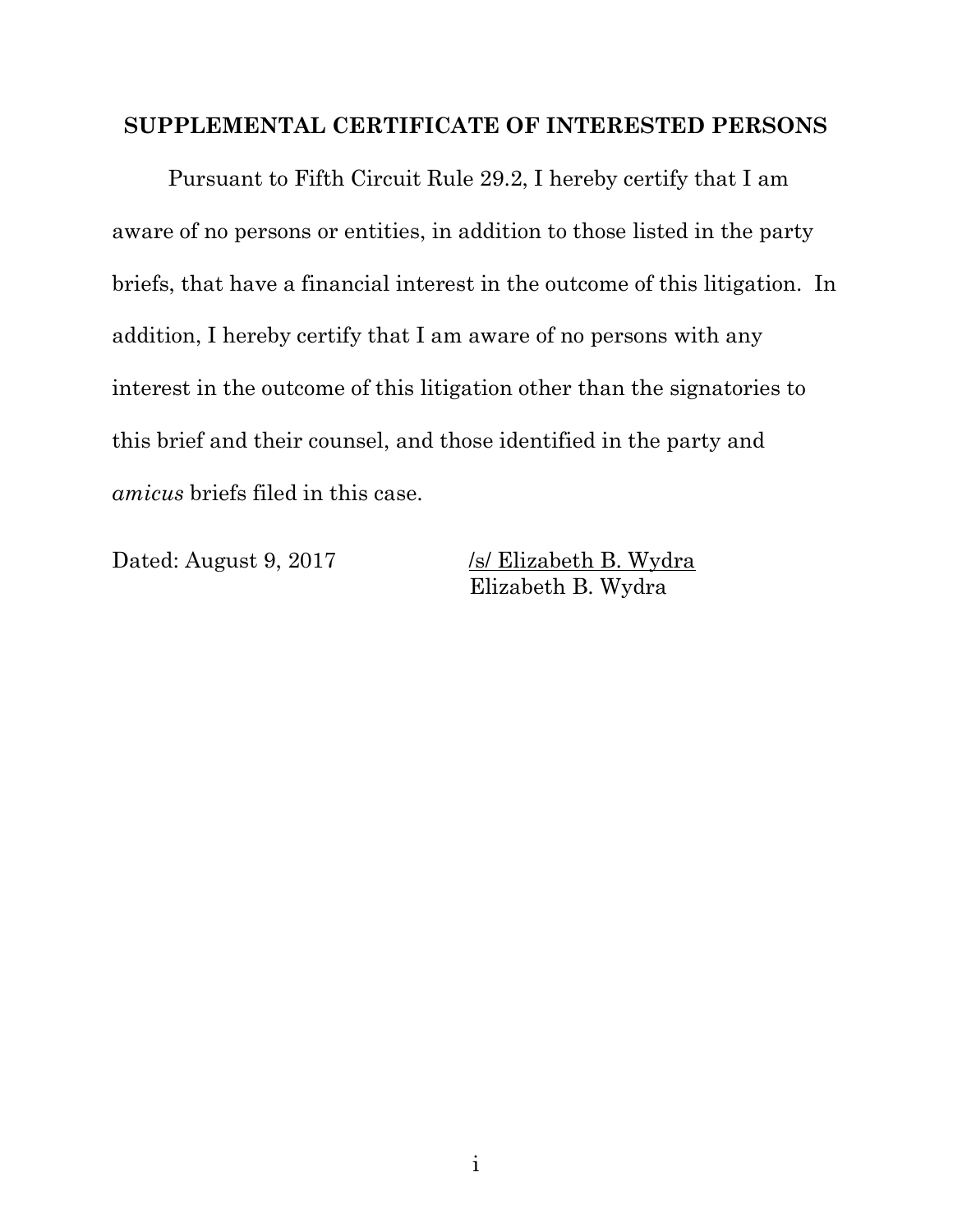# TABLE OF CONTENTS

|                                                                                                                                                                                     | 111            |
|-------------------------------------------------------------------------------------------------------------------------------------------------------------------------------------|----------------|
|                                                                                                                                                                                     | 1              |
| INTRODUCTION AND SUMMARY OF ARGUMENT                                                                                                                                                | 1              |
|                                                                                                                                                                                     | $\overline{7}$ |
| THE TEXT AND HISTORY OF THE FOURTEENTH<br>$\mathbf{L}$<br>AMENDMENT GUARANTEE EQUAL JUSTICE UNDER                                                                                   | 7              |
| SUPREME COURT PRECEDENT PROHIBITS<br>П.<br>CRIMINAL DEFENDANTS FROM<br>BEING IMPRISONED SOLELY AS A RESULT OF                                                                       | 15             |
| EXPERIENCE SHOWS THAT GOVERNMENTS HAVE<br>Ш.<br>AMPLE MEANS TO ENSURE PRETRIAL LIBERTY FOR<br>ALL PERSONS WHILE SECURING A DEFENDANT'S<br>ATTENDANCE AT TRIAL AND PROTECTING PUBLIC | 22             |
|                                                                                                                                                                                     | 33             |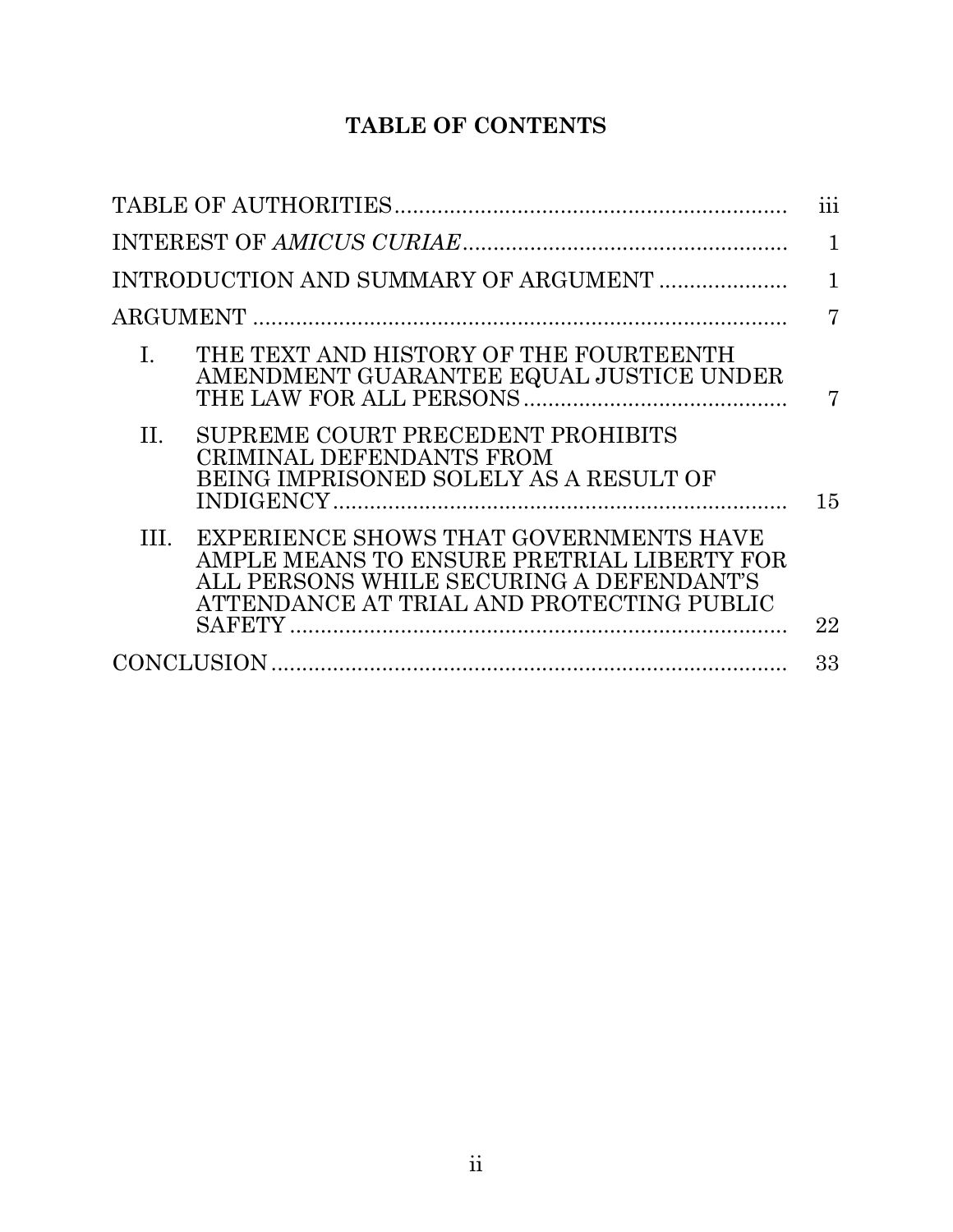# TABLE OF AUTHORITIES

# **CASES**

| Barker v. Wingo,                      |
|---------------------------------------|
| Bearden v. Georgia,                   |
| Buck v. Davis,<br>4                   |
| Foucha v. Louisiana,                  |
| Griffin v. Illinois,                  |
| Herrera v. Collins,<br>19             |
| J.E.B. v. Alabama ex rel. T.B.,<br>13 |
| Lafler v. Cooper,<br>20               |
| Marbury v. Madison,<br>14             |
| McDonald v. City of Chicago,<br>7     |
| M.L.B. v. S.L.J.,                     |
| Obergefell v. Hodges,                 |
| Pugh v. Rainwater,                    |
| Stack v. Boyle,<br>5, 18, 19, 32      |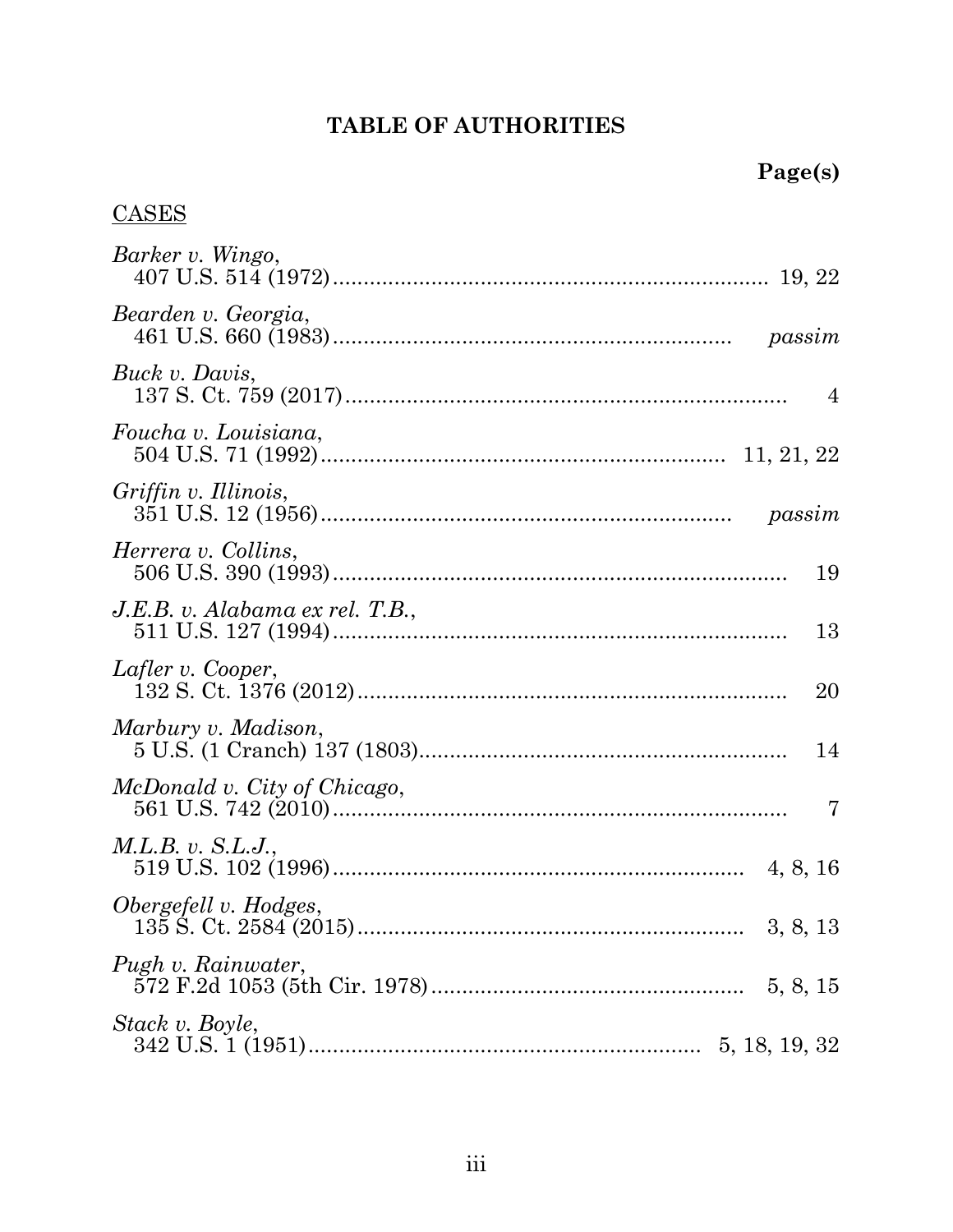## TABLE OF AUTHORITIES - cont'd

| Tate v. Short,                         | 4, 17 |
|----------------------------------------|-------|
| The Civil Rights Cases,                | 13    |
| Turner v. Rogers,                      |       |
| United States v. McConnell,            | 24    |
| United States v. Salerno,<br>5, 11, 21 |       |
| <i>Williams v. Illinois,</i>           |       |
| Yick Wo v. Hopkins,                    | 13    |
| Zadvydas v. Davis,                     | 21    |

## CONSTITUTIONAL PROVISIONS AND LEGISLATIVE MATERIALS

|                          | 23 |
|--------------------------|----|
|                          | 24 |
|                          | 24 |
|                          | 24 |
|                          | 25 |
|                          |    |
|                          | 27 |
| Bail Reform Act of 1984, | 24 |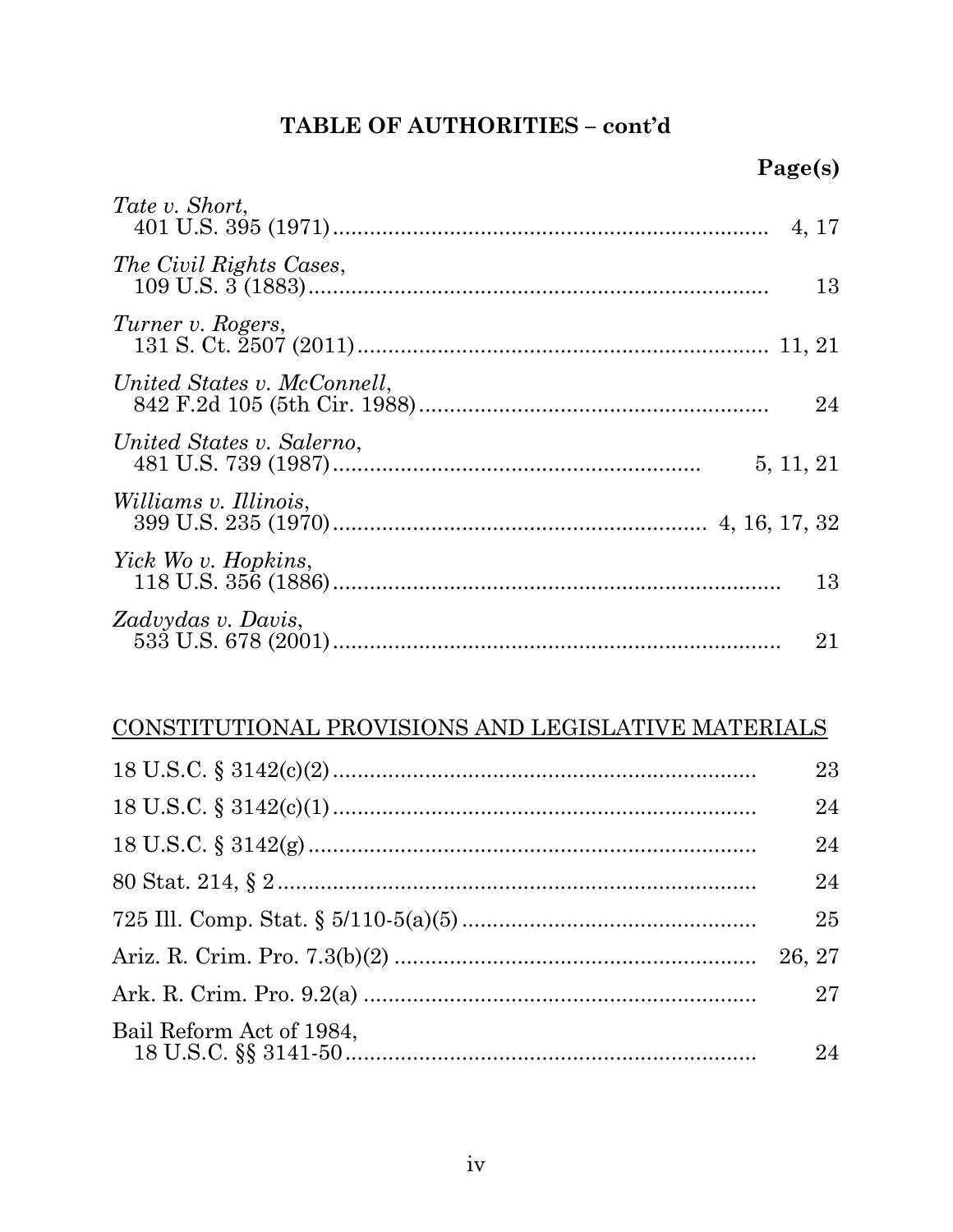## TABLE OF AUTHORITIES – cont'd

|                                                                 | 26             |
|-----------------------------------------------------------------|----------------|
| Colo. Rev. Stat. Ann. § 16-4-113(1) (West 2013)                 | 28             |
|                                                                 | 13             |
|                                                                 |                |
|                                                                 | 9              |
|                                                                 | 10             |
|                                                                 | 28             |
|                                                                 | $27\,$         |
| Joint Comm. on Reconstruction, Report of the Joint Committee on | $\overline{2}$ |
|                                                                 | 26             |
|                                                                 | 28             |
|                                                                 | 27             |
|                                                                 | 25             |
|                                                                 | 27             |
|                                                                 | 25             |
|                                                                 | 27             |
|                                                                 | 7              |

## OTHER AUTHORITIES

| Akhil Reed Amar,                                              | 10 |
|---------------------------------------------------------------|----|
| Stephanos Bibas, Plea Bargaining Outside the Shadow of Trial. | 20 |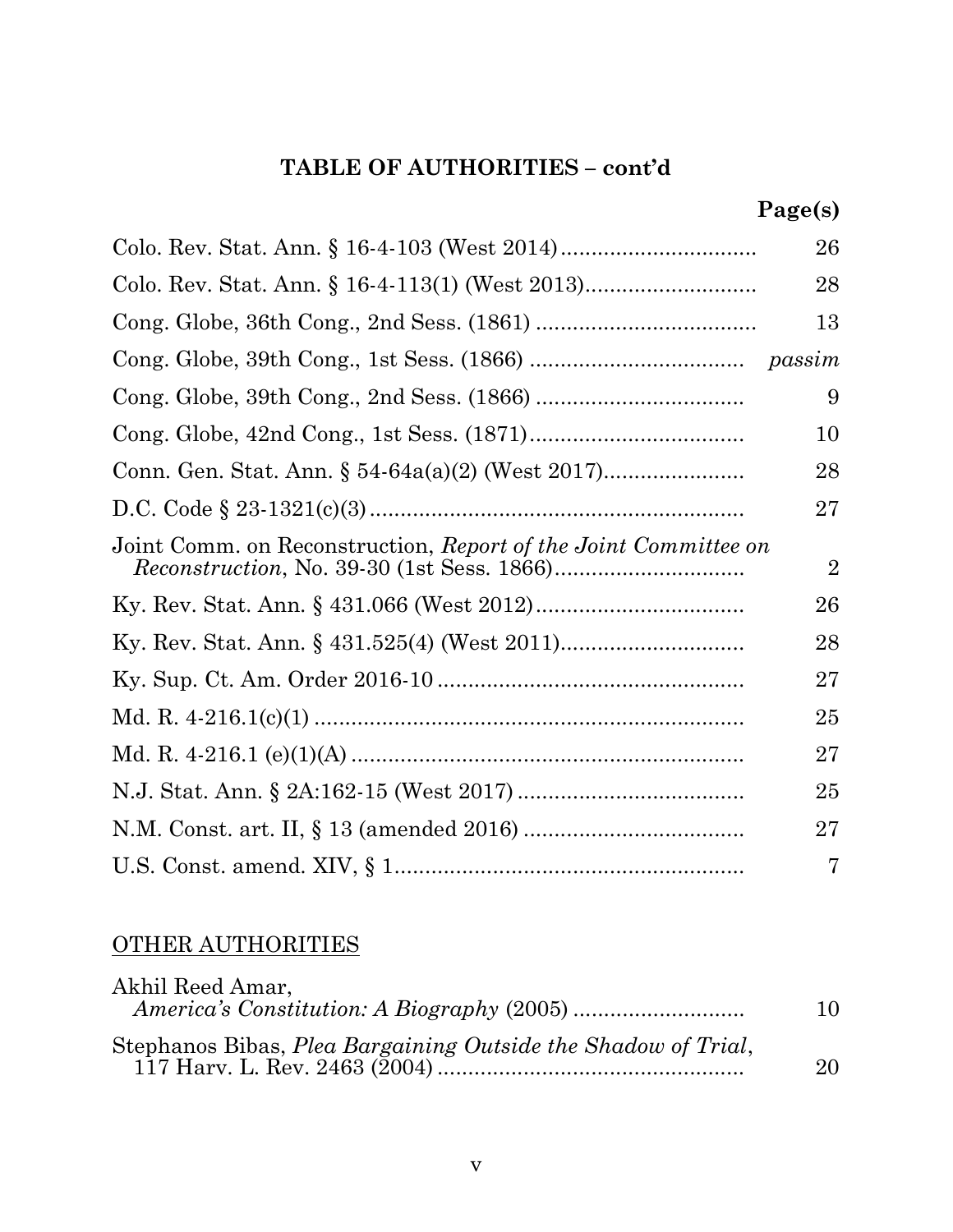# TABLE OF AUTHORITIES – cont'd

# Page(s)

| Governor's Commission to Reform Maryland's Pretrial System                                                                  | 31     |
|-----------------------------------------------------------------------------------------------------------------------------|--------|
| President Lyndon B. Johnson, Remarks on the Signing of the Bail                                                             | 23     |
| Laura and John Arnold Found., Results from the First Six Months<br>of the Public Safety Assessment—Court in Kentucky (2014) | 31     |
| Letter from Attorney Gen. Brian Frosh to Hon. Alan M. Wilner                                                                | 29     |
| John Locke, Second Treatise of Government § 142                                                                             | 14     |
|                                                                                                                             | 14     |
| Pretrial Justice Inst., Rational and Transparent Bail Decision<br>Making: Moving from a Cash-Based to a Risk-Based Process  |        |
|                                                                                                                             | 20     |
| Pretrial Servs., <i>Pretrial Reform in Kentucky</i> (2013)                                                                  | 30     |
| Report of the Joint Committee on Criminal Justice (2014)                                                                    | 29, 30 |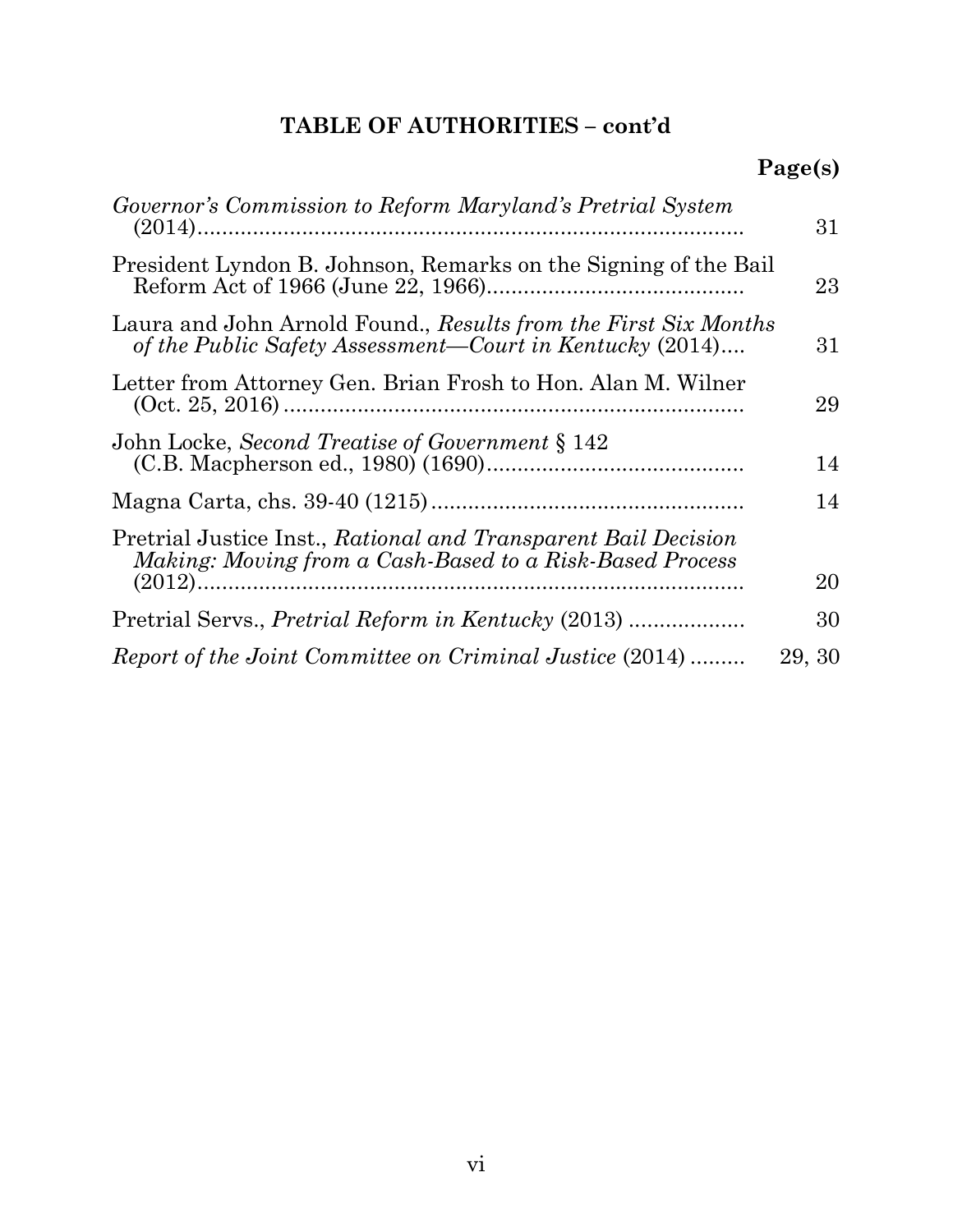#### INTEREST OF THE AMICUS CURIAE<sup>1</sup>

Amicus Constitutional Accountability Center (CAC) is a think tank, public interest law firm, and action center dedicated to fulfilling the progressive promise of our Constitution's text and history. CAC works in our courts, through our government, and with legal scholars to improve understanding of the Constitution and preserve the rights, freedoms, and structural safeguards that our nation's charter guarantees. CAC accordingly has a strong interest in this case and in the scope of the Fourteenth Amendment's protections for equality and liberty.

#### INTRODUCTION AND SUMMARY OF ARGUMENT

Harris County, Texas has a policy and practice of using secured money bail to impose pretrial detention on misdemeanor defendants too poor to pay. This practice cannot be squared with the text and history of the Fourteenth Amendment, which guarantees equal justice under the law to rich and poor alike. Indeed, the County's policy denies the most

<sup>&</sup>lt;sup>1</sup> Amicus states that no counsel for a party authored this brief in whole or in part, and no person other than amicus or its counsel made a monetary contribution to the brief's preparation or submission. Counsel for all parties have consented to the filing of this brief.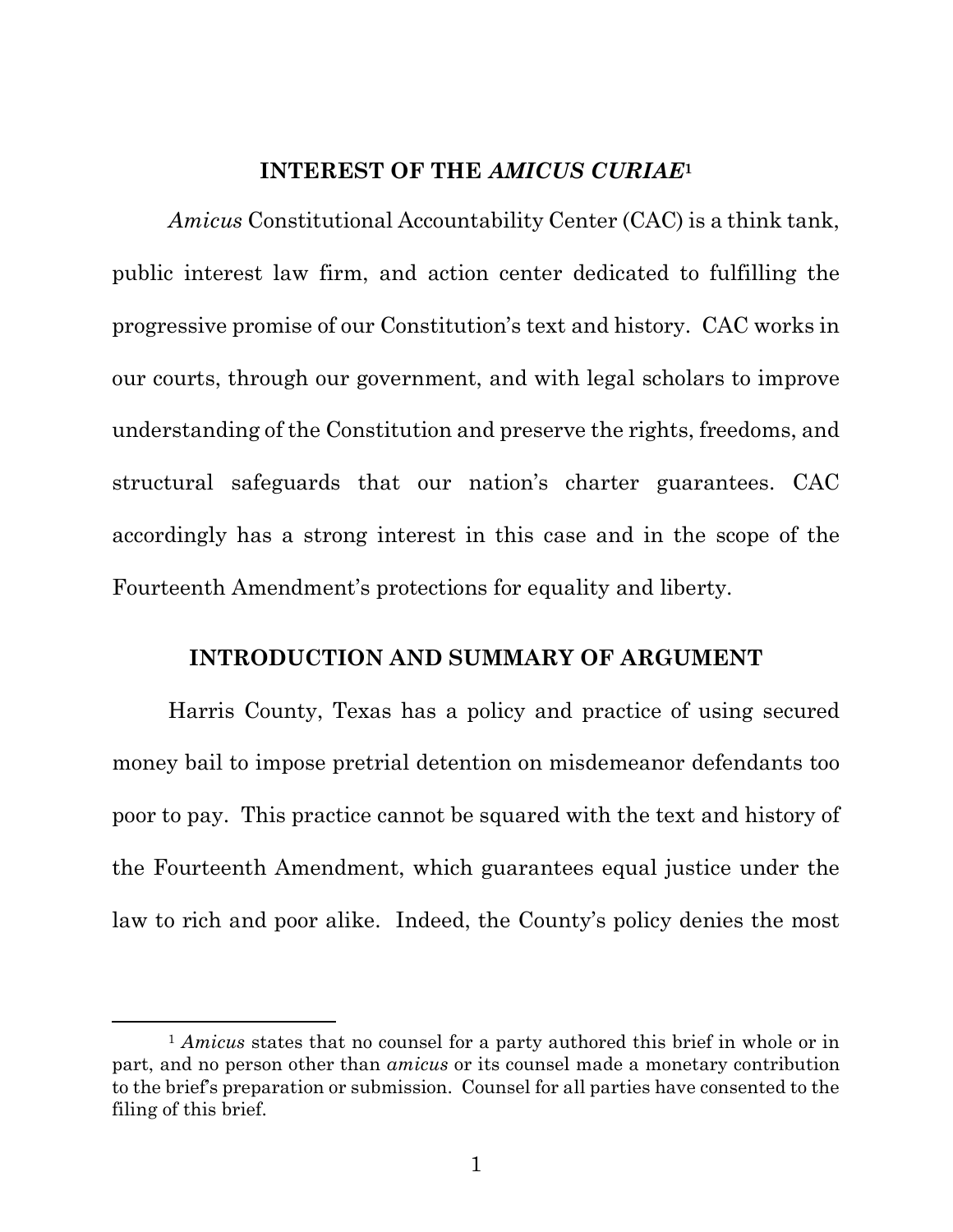basic form of liberty to those unable to pay, exerts coercive pressure on defendants charged with misdemeanors to plead guilty in order to be released, and makes it harder for others to prepare a defense. Using the bail system in this way perverts the historic use of bail as a mechanism for ensuring pretrial liberty for persons charged with a crime. Moreover, this policy is completely unnecessary in light of numerous alternative approaches that serve the governmental interests in a defendant's appearance at trial and in community safety while respecting the constitutional guarantees of equal protection and due process enshrined in the Fourteenth Amendment.

Nearly 150 years ago, in the wake of a bloody Civil War fought over the issue of slavery, the Fourteenth Amendment fundamentally altered our Constitution's protection of individual, personal rights, adding to our nation's charter sweeping guarantees of liberty and equality in order to secure "the civil rights and privileges of all citizens in all parts of the republic," see Joint Comm. on Reconstruction, Report of the Joint Committee on Reconstruction, No. 39-30, at xxi (1st Sess. 1866), and to keep "whatever sovereignty [a State] may have in harmony with a republican form of government and the Constitution of the country."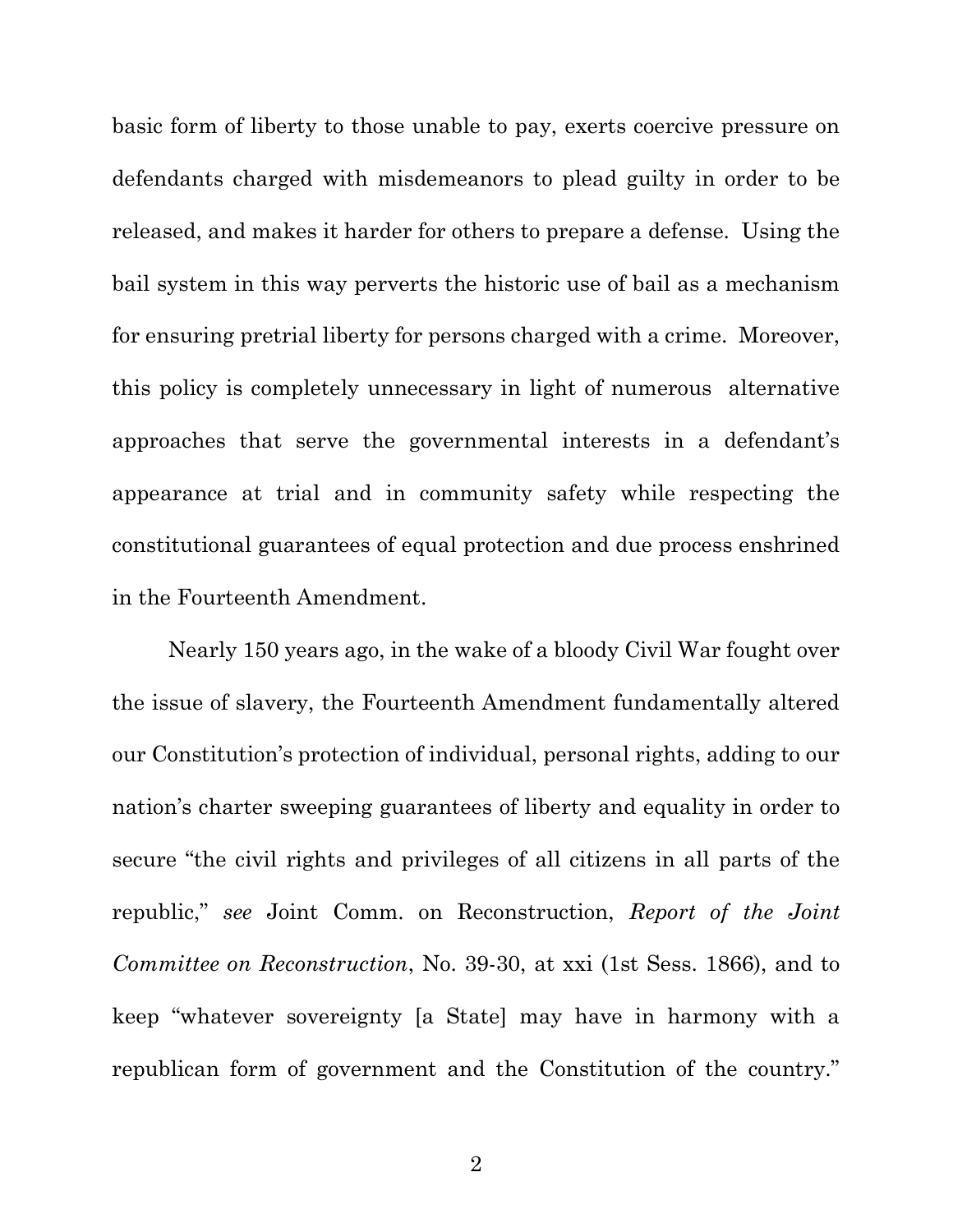Cong. Globe, 39th Cong., 1st Sess. 1088 (1866). Crafted against the backdrop of the suppression of rights in the South, the Fourteenth Amendment was designed to protect the full scope of liberty and to "restrain the power of the States and compel them at all times to respect these great fundamental guarantees." Id. at 2766. Together with its guarantee of equal protection, which "secur[ed] an equality of rights to all citizens of the United States, and of all persons within their jurisdiction," id. at 2502, the Fourteenth Amendment gives to "the humblest, the poorest, the most despised ... the same rights and the same protection before the law as it gives to the most powerful, the most wealthy, or the most haughty." Id. at 2766.

The Fourteenth Amendment's guarantees of liberty and equality, which "are connected in a profound way," Obergefell v. Hodges, 135 S. Ct. 2584, 2603 (2015), together ensure equal justice under the law for all persons, rich and poor. As the Supreme Court has explained, the "constitutional guarantees of due process and equal protection both call for procedures in criminal trials which allow no invidious discriminations between persons and different groups of persons. Both equal protection and due process emphasize the central aim of our entire judicial system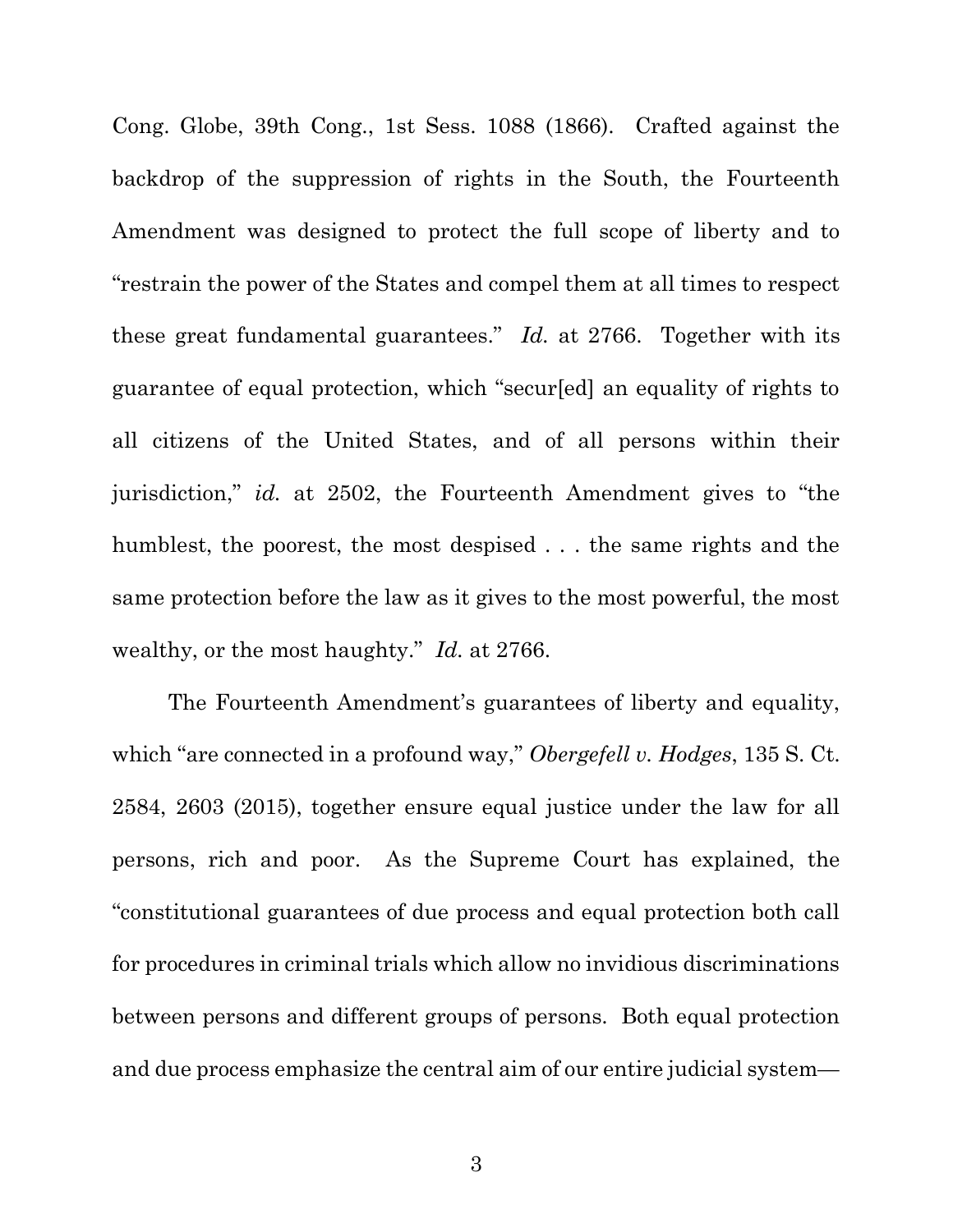all people charged with crime must, as far as the law is concerned, 'stand on an equality before the bar of justice in every American court." Griffin v. Illinois, 351 U.S. 12, 17 (1956) (quoting Chambers v. Florida, 309 U.S. 227, 241 (1940)). It is "a basic premise of our criminal justice system" that "[o]ur law punishes people for what they do, not who they are." Buck v. Davis, 137 S. Ct. 759, 778 (2017).

In a long line of cases rooted both in equal protection and due process principles, the Supreme Court has faithfully applied this constitutional commitment to equal justice for rich and poor alike, striking down deprivations of liberty that affect people based on how much money they possess. See Griffin, 351 U.S. at 17; Williams v. Illinois, 399 U.S. 235 (1970); Tate v. Short, 401 U.S. 395 (1971); Bearden v. Georgia, 461 U.S. 660 (1983); M.L.B. v. S.L.J., 519 U.S. 102 (1996). Indeed, the Supreme Court has recognized that even when fair on their face, state rules that "grossly discriminat [e] in [their] operation," Griffin, 351 U.S. at 17 n.11, cannot be squared with the constitutional command of due process and equal protection for all persons. Under these cases, "imprisonment solely because of indigent status is invidious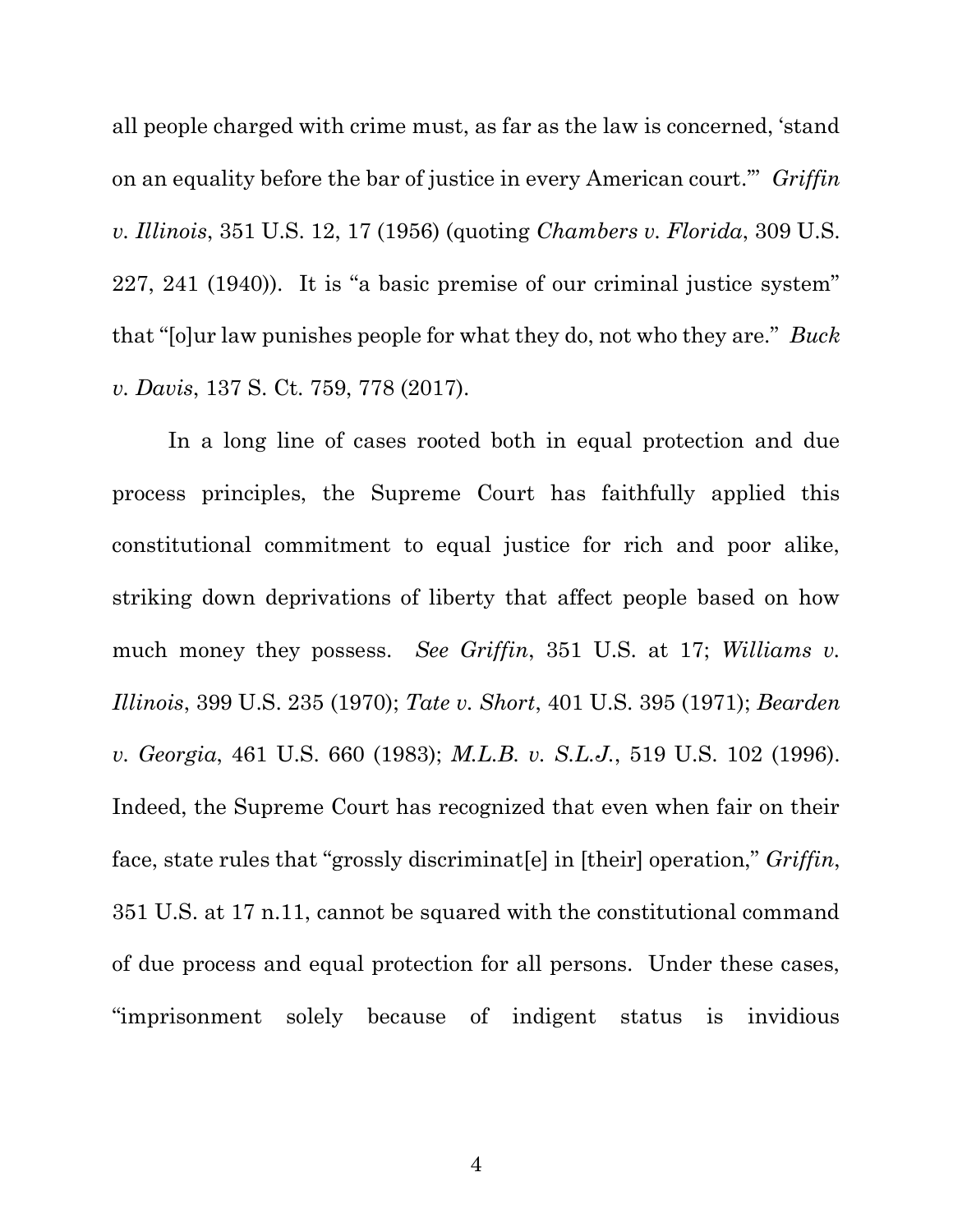discrimination and not constitutionally permissible." Pugh v. Rainwater, 572 F.2d 1053, 1056 (5th Cir. 1978) (en banc).

Harris County's bail system, which detains before trial 40% of all persons arrested only on misdemeanor charges, runs afoul of these principles. Quite simply, pricing those too poor to pay out of the "traditional right to freedom before conviction," Stack v. Boyle, 342 U.S. 1, 4 (1951), cannot be squared with the Fourteenth Amendment's mandate that all persons enjoy equal justice under the law. Nor can it be squared with the historic use of bail as a due process mechanism for preserving pretrial liberty, which ensures "the unhampered preparation of a defense," and "prevent[s] the infliction of punishment prior to conviction." Id. "The practice of admission to bail . . . is not a device for keeping persons in jail upon mere accusation until it is found convenient to give them a trial. On the contrary, . . . [it] enables[s] them to stay out of jail until a trial has found them guilty." Id. at 7-8 (Jackson, J., concurring); see United States v. Salerno, 481 U.S. 739, 755 (1987) (fundamental constitutional principles make "liberty . . . the norm" and "detention prior to trial or without trial . . . the carefully limited exception"). The County's use of bail as a mechanism for imposing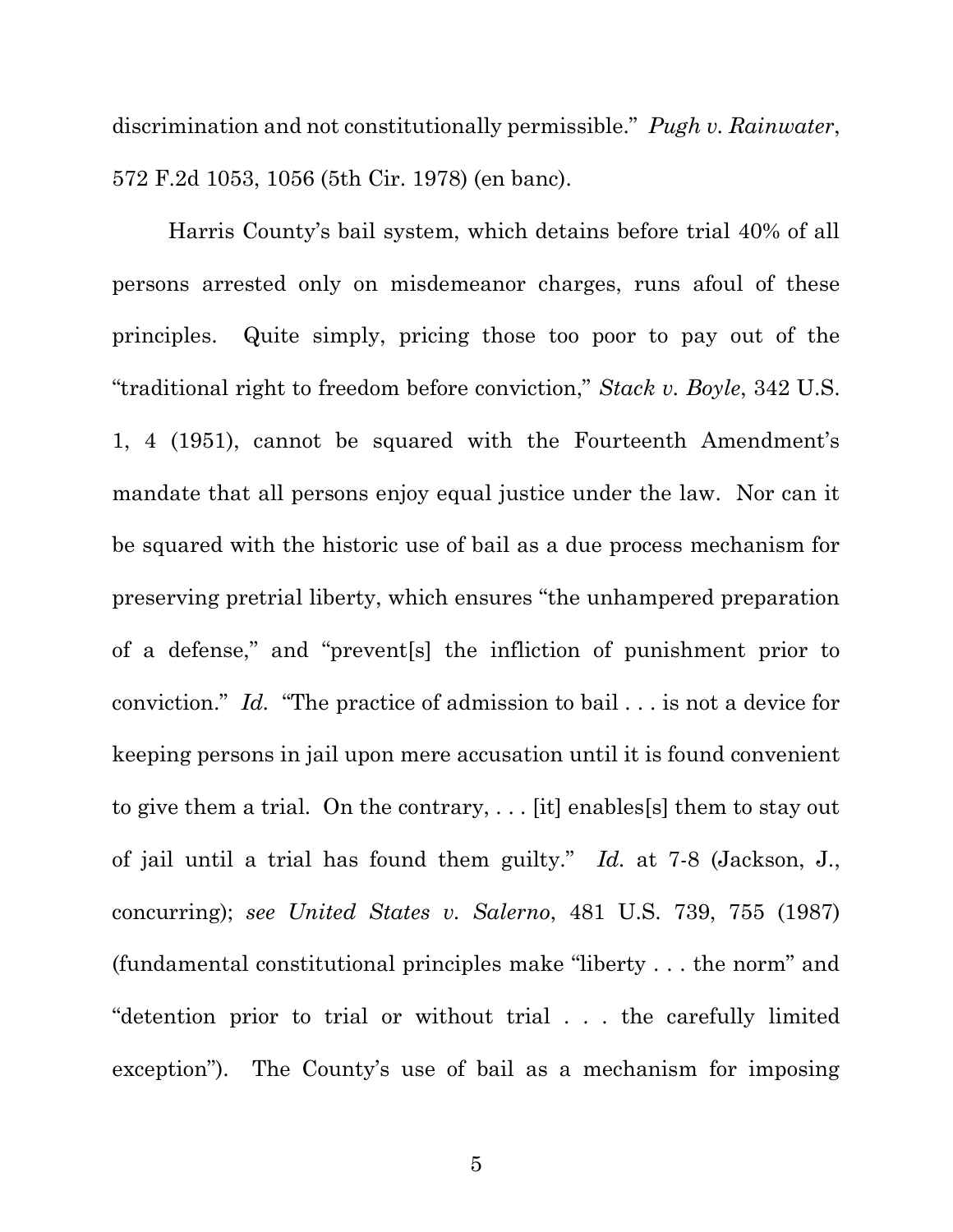pretrial detention on those too poor to pay turns bail, a fundamental aspect of our heritage of liberty, into an engine of oppression.

Harris County and its amici insist that the County's discriminatory bail policy is necessary to ensure the attendance of misdemeanor defendants at trial and protect the public, but there is no conflict between ensuring pretrial liberty for all persons regardless of income and the plainly important interests in ensuring the presence of defendants at trial and in community safety. As the experiences of states across the country demonstrate, states have many alternative means available to them—alternatives that not only ensure the appearance of defendants at trial and preserve public safety, but also comport with the fundamental fairness that the Fourteenth Amendment guarantees to all persons. As these examples demonstrate, Harris County's bail system unnecessarily denies pretrial liberty to indigent defendants and prevents the equal administration of justice. Such practices are not only unconstitutional, they also conflict with sound public policy. The judgment of the district court should be affirmed.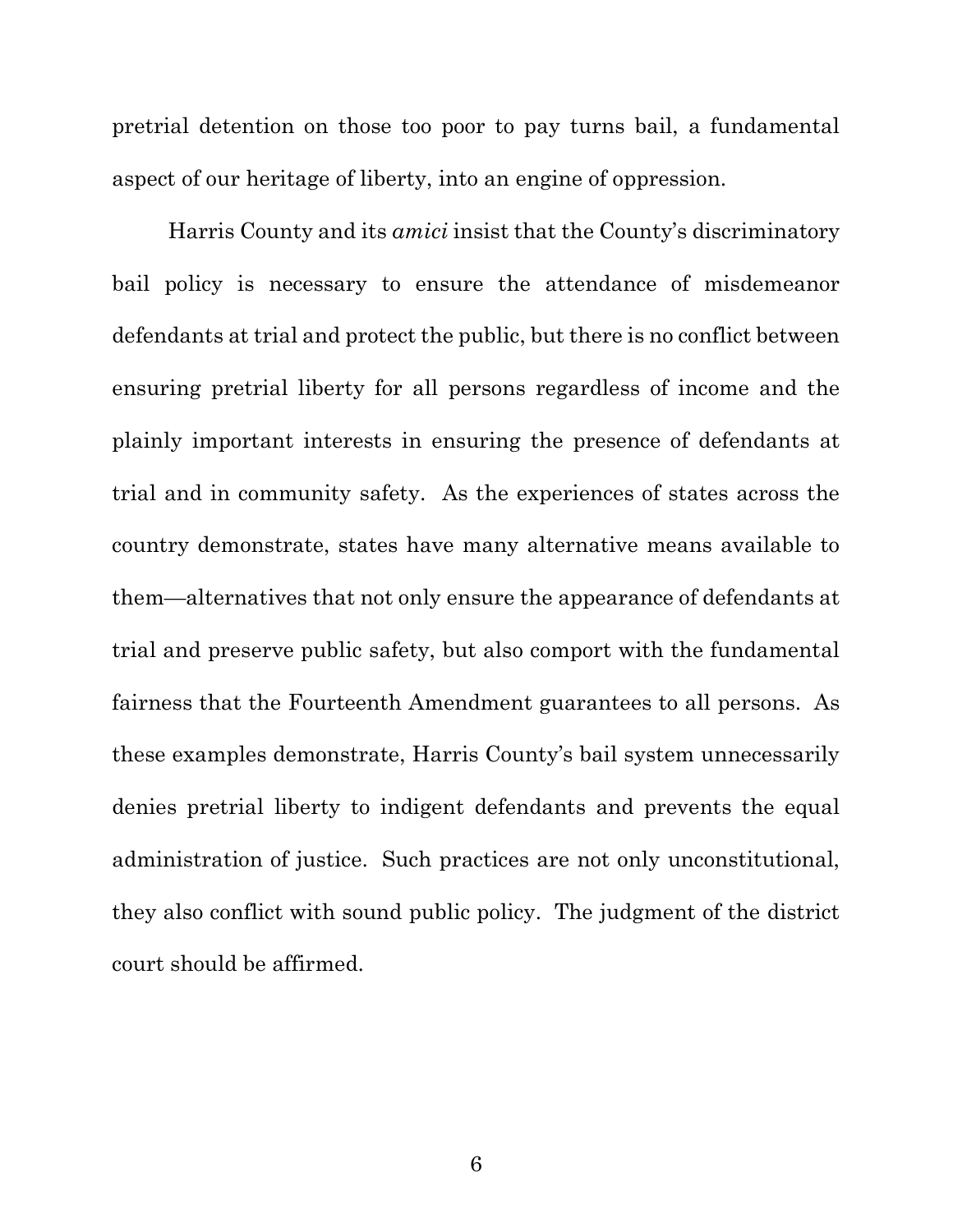#### ARGUMENT

### I. THE TEXT AND HISTORY OF THE FOURTEENTH AMENDMENT GUARANTEE EQUAL JUSTICE UNDER THE LAW FOR ALL PERSONS.

The Fourteenth Amendment commands that "[n]o State" "shall . . . deprive any person of life, liberty, or property, without due process of law; nor deny to any person within its jurisdiction the equal protection of the laws." U.S. Const. amend. XIV, § 1. These overlapping guarantees which "fundamentally altered our country's federal system," McDonald v. City of Chicago, 561 U.S. 742, 754 (2010), in order to "repair the Nation from the damage slavery had caused," id. at 807 (Thomas, J., concurring)—"call for procedures in criminal trials which allow no invidious discriminations between persons and different groups of persons." Griffin, 351 U.S. at 17. The Fourteenth Amendment enshrined in the Constitution the idea that "[e]very human being in the country, black or white, man or woman . . . has a right to be protected in life, in property, and in liberty." Cong. Globe, 39th Cong., 1st Sess. 1255 (1866). The Amendment gives to "the humblest, the poorest, the most despised . . . the same rights and the same protection of the law as it gives to the most powerful, the most wealthy, or the most haughty." Id. at 2766.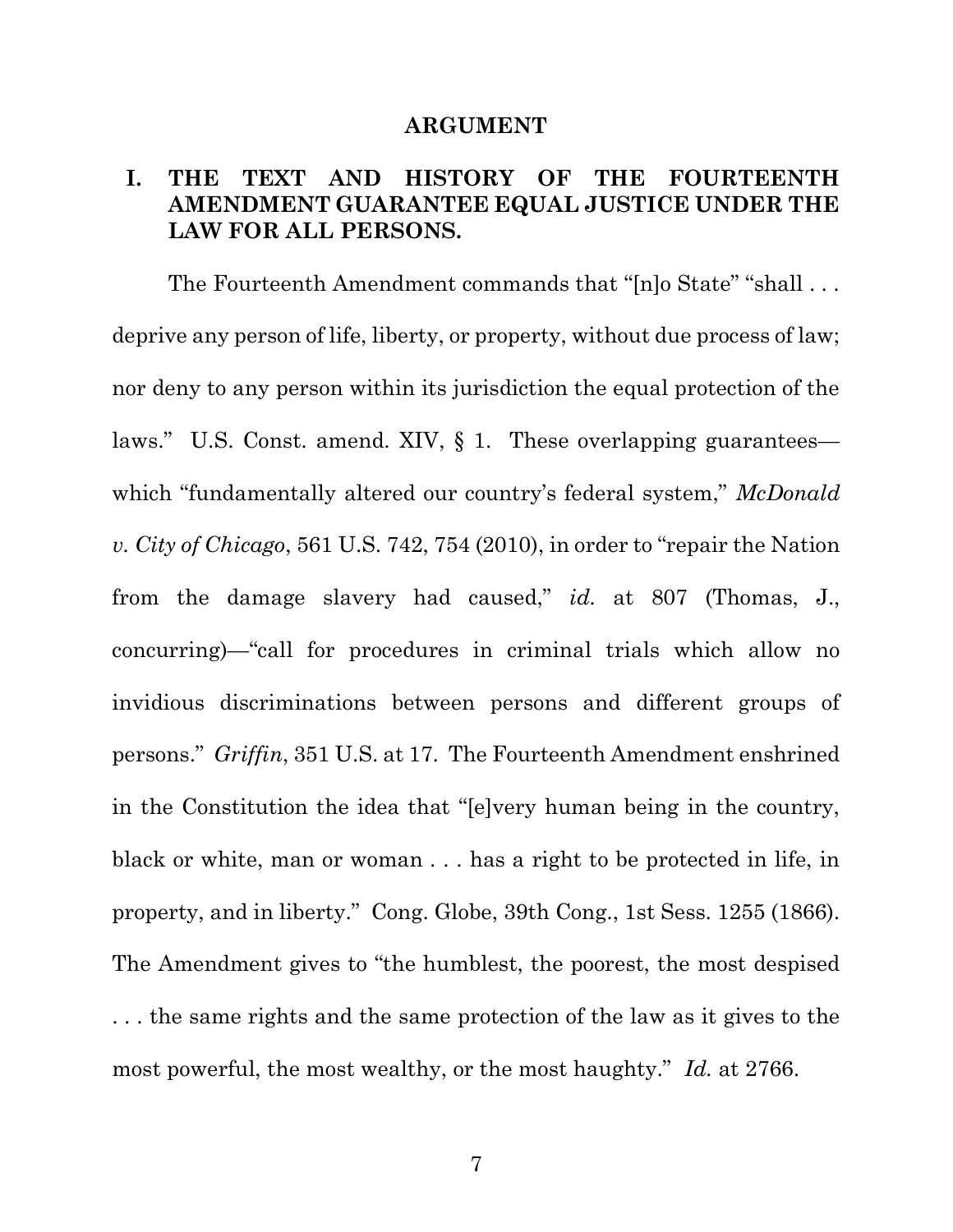As the Supreme Court has recognized, "[t]he Due Process Clause and the Equal Protection Clause are connected in a profound way, though they set forth independent principles. Rights implicit in liberty and rights secured by equal protection . . . may be instructive as to the meaning and reach of the other." *Obergefell*, 135 S. Ct. at 2603. "Each concept—liberty and equal protection—leads to a stronger understanding of the other." Id.

This principle is particularly true in the context of discrimination in the court system. "Due process and equal protection principles converge," Bearden, 466 U.S. at 665, to ensure that the state may not "bolt the door to equal justice." Griffin, 351 U.S. at 24 (Frankfurter, J., concurring); see M.L.B., 519 U.S. at 120 ("The equal protection concern relates to the legitimacy of fencing out [litigants] based solely on their inability to pay . . . . The due process concern homes in on the essential fairness of the state-ordered proceedings anterior to adverse state action."); cf. Pugh, 572 F.2d at 1057 ("Rules under which personal liberty is to be deprived are limited by the constitutional guarantees of all, be they moneyed or indigent . . . .").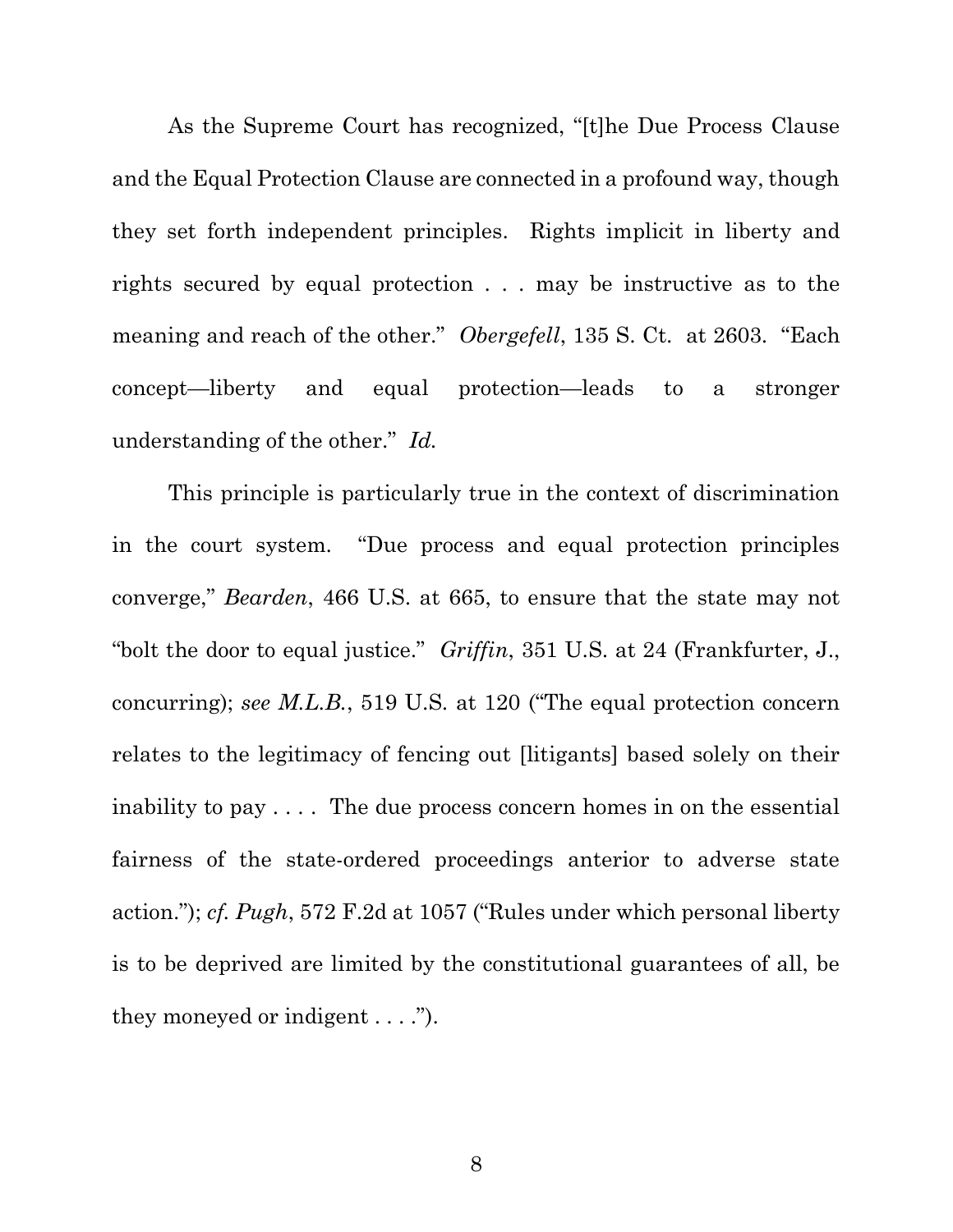Ensuring equal justice in the courts for all persons was of particular concern to the drafters of the Fourteenth Amendment. In the wake of the Civil War, widespread maladministration of justice in the South meant that neither freed slaves nor Unionists could feel confident that they would be treated fairly in the courts. See, e.g., Cong. Globe, 39th Cong., 1st Sess. 602, 783, 1065, 1090-91, 1093-94, 1263 (1866). The Framers understood that the lack of basic free trial rights was instrumental in the subordination of African-Americans and their Unionist allies. Sadly, it was all too "easy to show how impossible it is for the freedmen . . . to receive anything like justice, protection, equity . . . . Judges, juries, lawyers, officers . . . carry with them such a hatred and contempt for the freedmen as to utterly preclude the idea that they can do him full justice." Id. at 1838; id. at 653 ("Where is your court of justice in any southern State where the black man can secure protection? Again there is no response."); Cong. Globe, 39th Cong., 2nd Sess. 160 (1866) (noting that Union delegations in the South have reported "that they can get no justice in the courts, and that they have no protection for life, liberty, or property").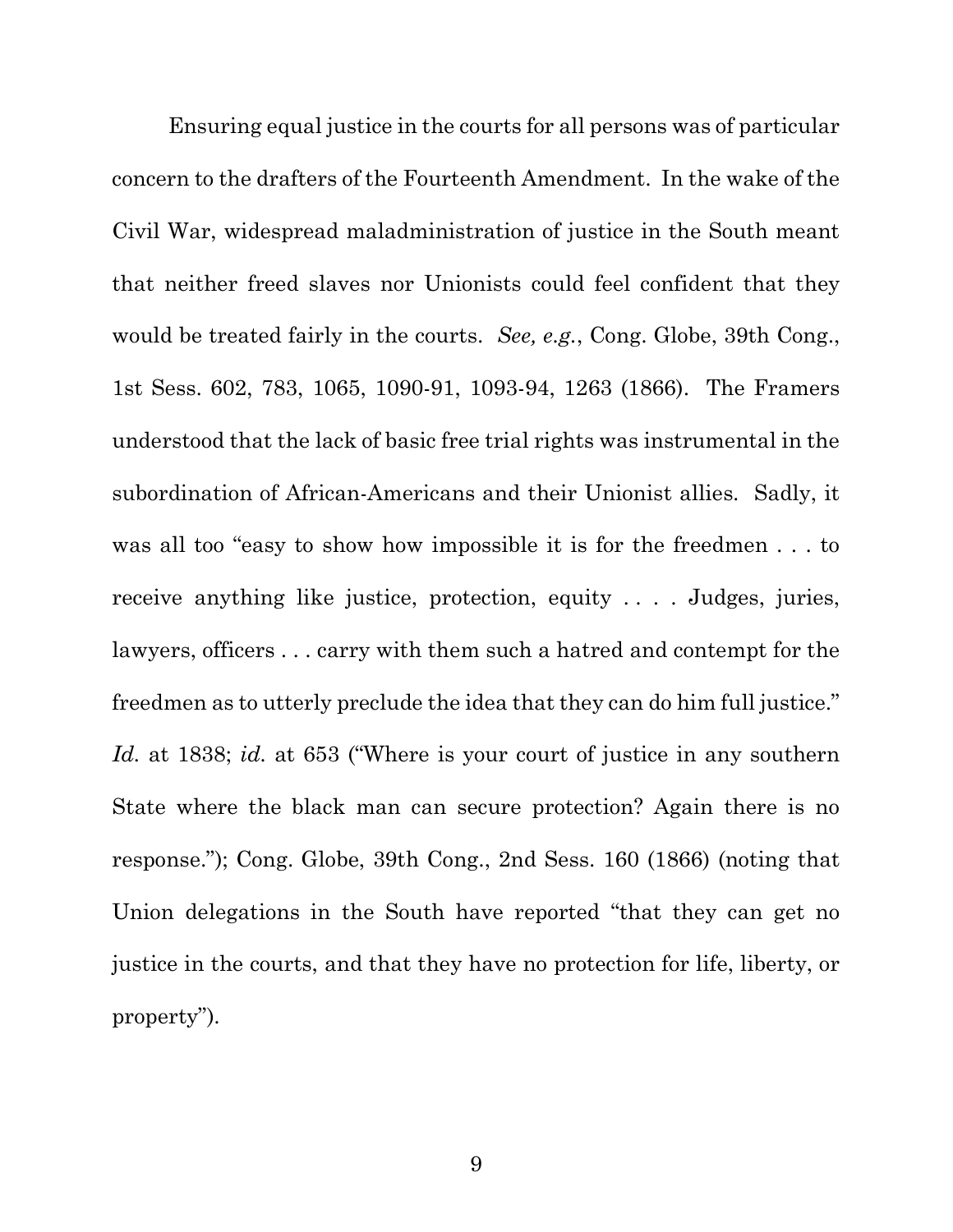These abuses—together with the injustices wrought in the North by the federal Fugitive Slave Act of 1850, see Akhil Reed Amar, America's Constitution: A Biography 388 (2005) (noting the "due-process claims of free blacks threatened by the rigged procedures of the Fugitive Slave Act of 1850")—convinced the Framers that it was necessary to add to the Constitution new limits on state governments in order to secure liberty and equality for all persons.

The Fourteenth Amendment guarantees to all persons—"no matter how poor, no matter how friendless, no matter how ignorant"—"due process of law . . . which is impartial, equal, exact justice," Cong. Globe, 39th Cong., 1st Sess. 1094 (1866), establishing "a wholesome and needed check upon the great abuse of liberty which several of the States have practiced, and which they manifest too much purpose to continue." Id. at app. 256; Cong. Globe, 42nd Cong., 1st Sess. app. 153 (1871) (arguing that the due process guarantee "realizes the full force and effect of the clause in Magna Carta, from which it was borrowed" and provides that "there is no power . . . to deprive any person of those great fundamental rights on which all true freedom rests, the rights of life, liberty, and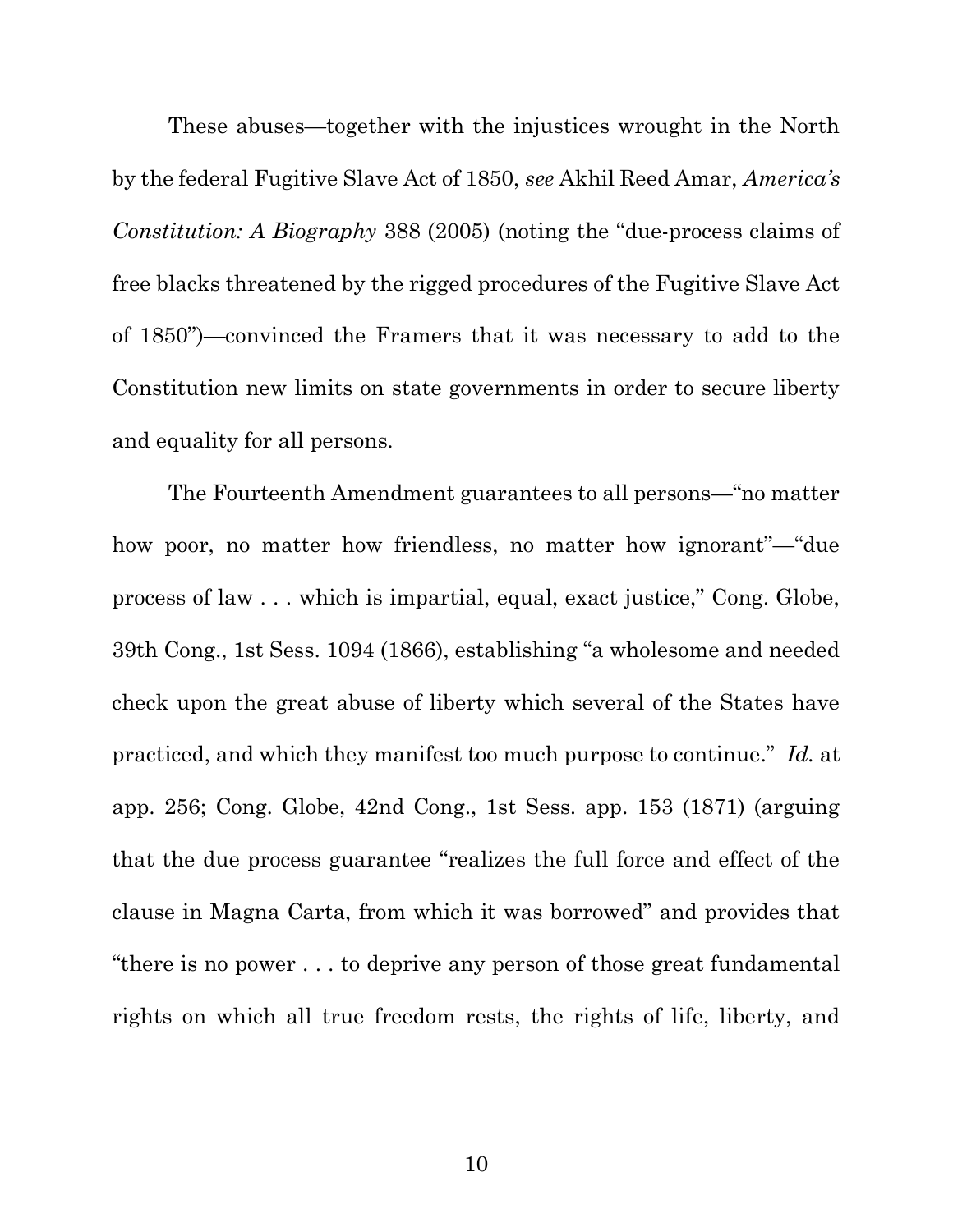property, except by due process of law; that is by an impartial trial according to the laws of the land" (emphasis added)).

Under these principles, "liberty is the norm, and detention prior to trial or without trial is the carefully limited exception." Salerno, 481 U.S. at 755; see Foucha v. Louisiana, 504 U.S. 71, 83 (1992). An "indigent defendant's loss of personal liberty . . . lies 'at the core of the liberty protected by the Due Process Clause'" and its "threatened loss through legal proceedings demands 'due process protection." Turner v. Rogers, 131 S. Ct. 2507, 2518 (2011) (citations omitted); Foucha, 504 U.S. at 90 (Kennedy, J., dissenting) ("As incarceration of persons is the most common and one of the most feared instruments of state oppression and state indifference, . . . freedom from this restraint is essential to the basic definition of liberty in the Fifth and Fourteenth Amendments of the Constitution."). Detaining an individual prior to trial requires careful factual findings supporting the denial of this most basic form of liberty; it cannot be imposed on the basis of indigency alone.

The Fourteenth Amendment not only guarantees due process of law—forbidding deprivations of liberty not accompanied by fair procedures—but also guarantees equal protection of the law to all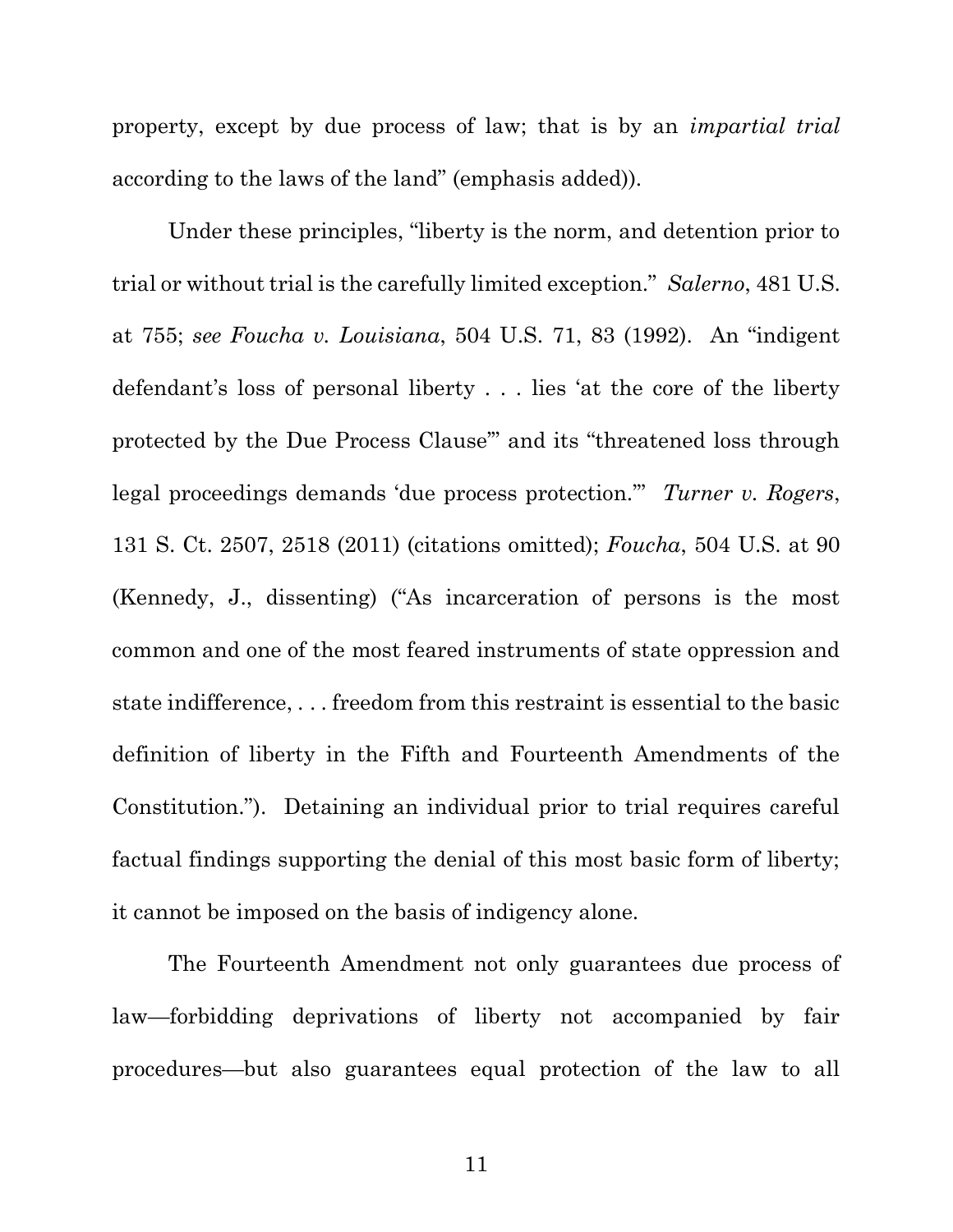persons, establishing "a shield and protection over the head of the lowliest and poorest citizen in the remotest region of the nation[.]" Cong. Globe, 39th Cong., 1st Sess. 586 (1866). The constitutional guarantee of equal protection "establishes equality before the law," id. at 2766, ensuring that, in the administration of justice, all persons—regardless of their race, their gender, or the amount of money they possess—are entitled to equal rights under the law. The constitutional guarantee of equal protection also "abolishes all class legislation in the states and does away with the injustice of subjecting one caste of persons to a code not applicable to another." Id. at 2766; see id. at 2459 ("Whatever law punishes a white man for a crime shall punish the black man precisely in the same way and to the same degree. Whatever law protects the white man shall afford 'equal' protection to the black man."); id. at 2766 ("It prohibits the hanging of a black man for a crime for which the white man is not to be hanged. It protects the black man in his fundamental rights as a citizen with the same shield which it throws over the white man."). This serves to ensure that that "the Constitution, in the administration of justice, in the organization of tribunals for the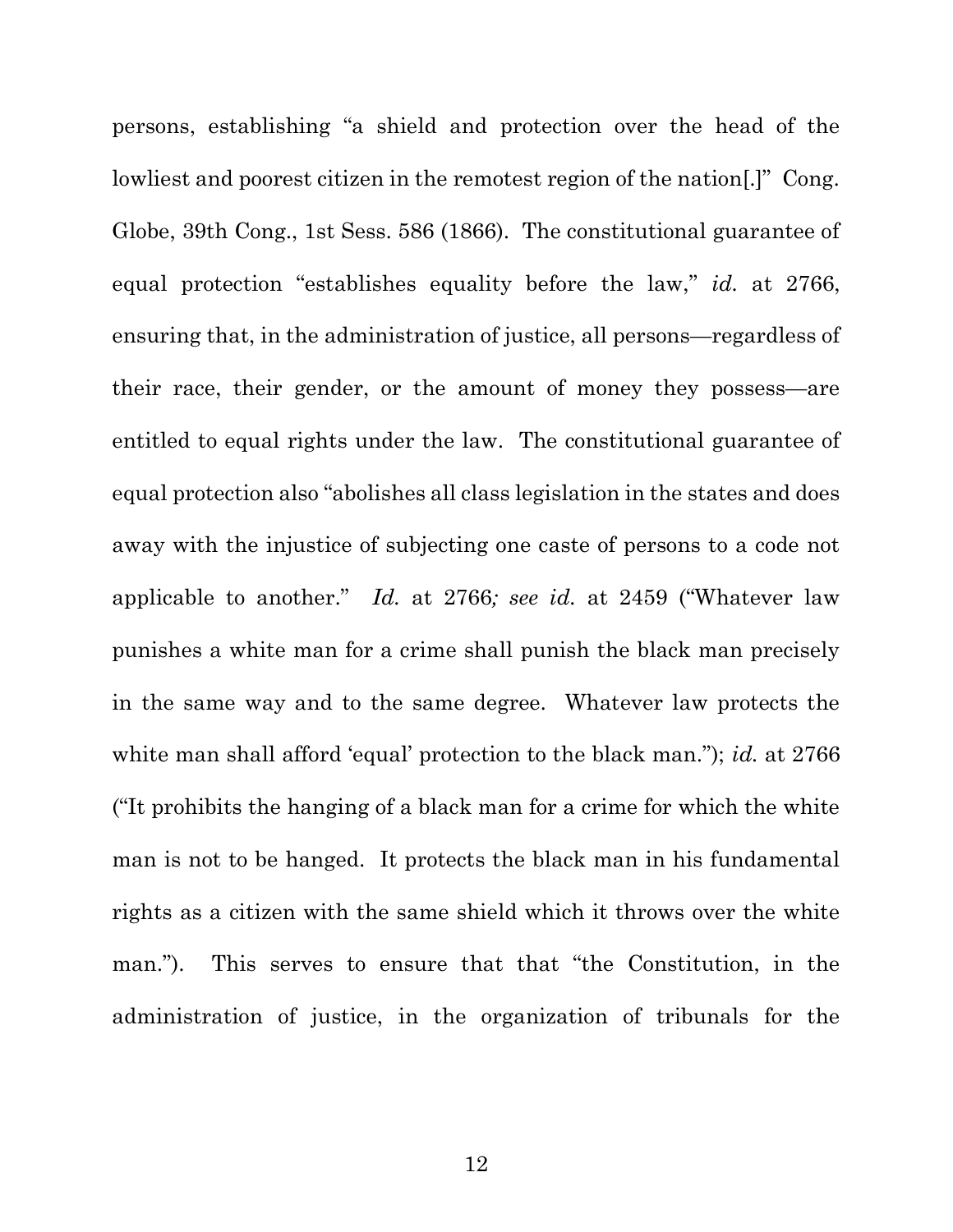administration of justice, is no respecter of persons." Cong. Globe, 36th Cong., 2nd Sess. app. 83 (1861).

While the Fourteenth Amendment's guarantee of equality was written in the aftermath of the Civil War and the end of slavery, it protects all persons. See Yick Wo v. Hopkins, 118 U.S. 356, 369 (1886) ("These provisions are universal in their application, to all persons within the territorial jurisdiction, without regard to any differences of race, of color, or of nationality  $\dots$ "); The Civil Rights Cases, 109 U.S. 3, 24 (1883) ("The Fourteenth Amendment extends its protection to races and classes, and prohibits any State legislation which has the effect of denying to any race or class, or to any individual, the equal protection of the laws."). The Fourteenth Amendment's "neutral phrasing," "extending its guarantee to 'any person," J.E.B. v. Alabama ex rel. T.B., 511 U.S. 127, 152 (1994) (Kennedy, J., concurring), secures equal rights and "equal dignity in the eyes of the law," Obergefell, 135 S. Ct. at 2608, for all men and women of any race, whether young or old, citizen or alien, rich or poor. See Cong. Globe, 39th Cong., 1st Sess. 343 (1866) ("[T]he poorest man, be he black or white, that treads the soil of this continent, is as much entitled to the protection of the law as the richest and proudest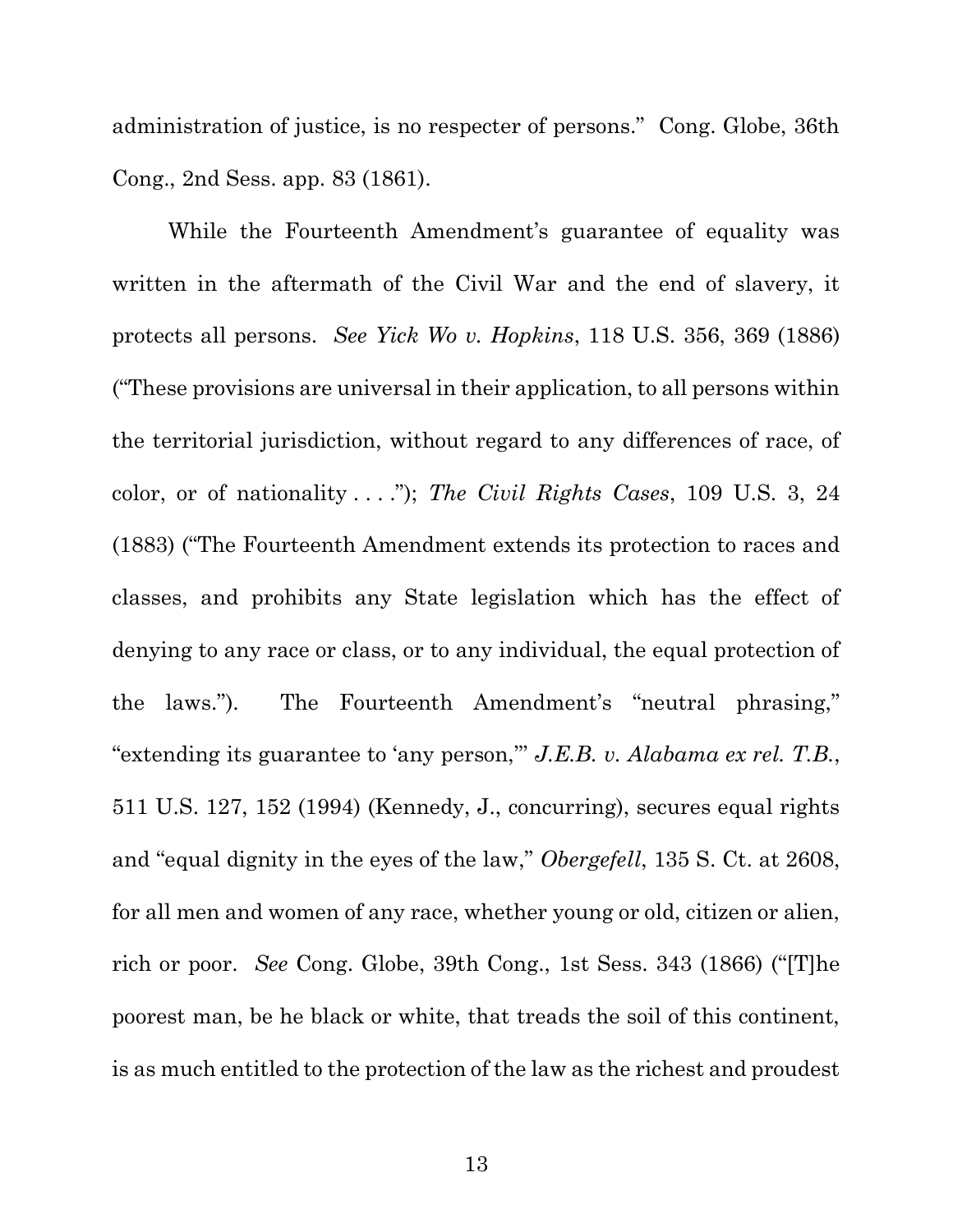man in the land.]"); *id.* at 1159 ("A true republic rests upon the absolute equality of rights of the whole people, high and low, rich and poor, white and black.").

Together, the Fourteenth Amendment's overlapping guarantees of due process and equal protection prevent the states from "bolt[ing] the door to equal justice," for rich and poor alike, Griffin, 351 U.S. at 24 (Frankfurter, J., concurring), a principle with deep roots in our constitutional heritage. See, e.g., Marbury v. Madison, 5 U.S. (1 Cranch) 137, 180 (1803) (quoting oath requiring Article III judges to swear to "administer justice without respect to persons, and do equal right to the poor and to the rich"); Magna Carta, chs. 39-40 (1215), http://avalon.law.yale.edu/medieval/magframe.asp ("No freemen shall be taken or imprisoned or disseised or exiled or in any way destroyed, nor will we go upon him nor send upon him, except by the lawful judgment of his peers or by the law of the land. To no one will we sell, to no one will we refuse or delay, right or justice."); John Locke, Second Treatise of Government § 142, at 75 (C.B. Macpherson ed., 1980) (1690) ("They are to govern by promulgated established laws, not to be varied in particular cases, but to have one rule for rich and poor, for the favourite at court,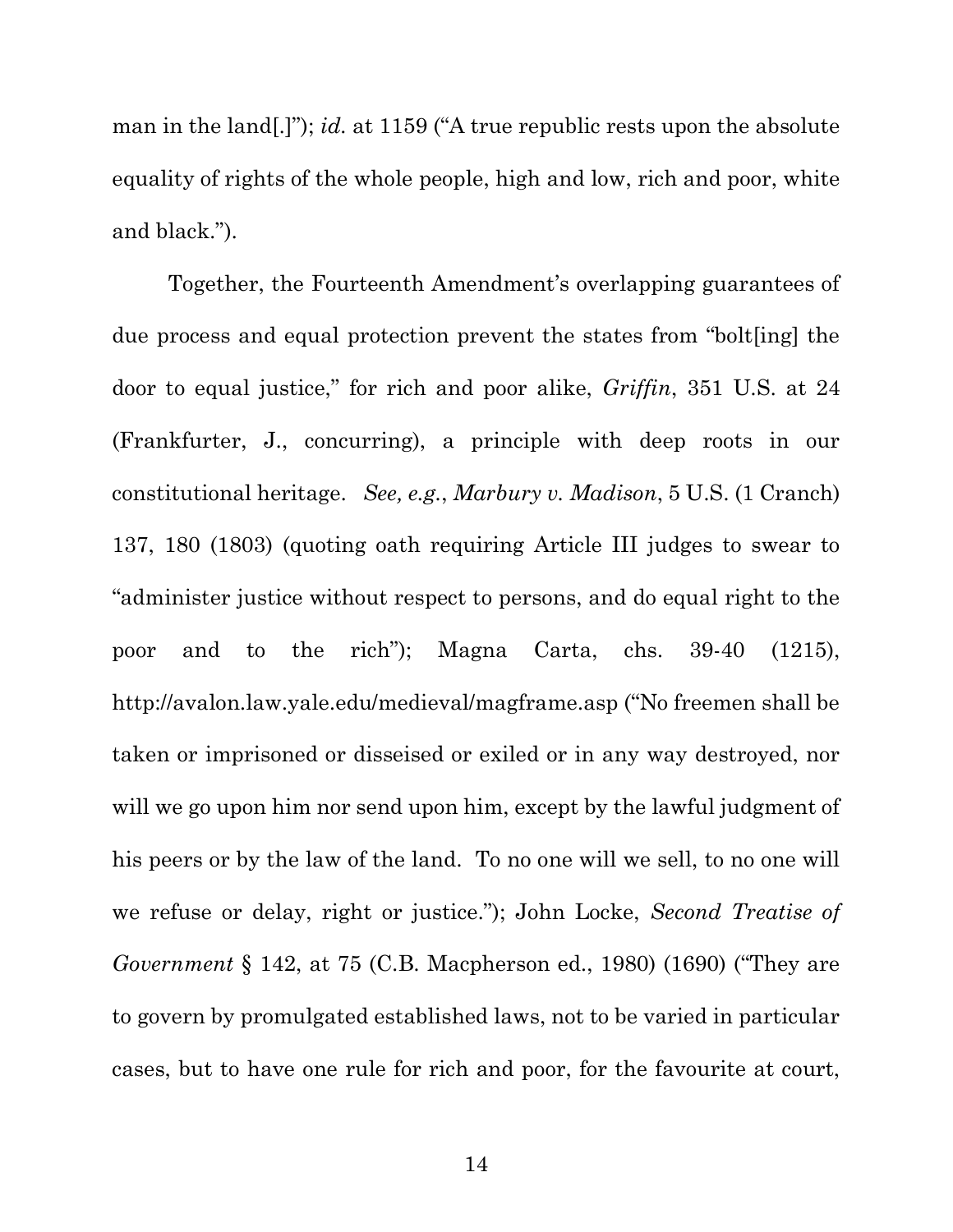and the country man at plough."). Under these principles, imprisonment before trial may not be based on indigency alone.

### II. SUPREME COURT PRECEDENT PROHIBITS CRIMINAL DEFENDANTS FROM BEING IMPRISONED SOLELY AS A RESULT OF INDIGENCY.

Consistent with the Fourteenth Amendment's text and history, the Supreme Court has long held that, under both due process and equal protection principles, "[i]n criminal trials a State can no more discriminate on account of poverty than on account of religion, race, or color." Griffin, 351 U.S. at 17. As that Court has explained, "[t]here can be no equal justice where the kind of trial a man gets depends on the amount of money he has." Id. at 19. Applying Griffin's teachings, the Supreme Court has repeatedly held that "imprisonment solely because of indigent status is invidious discrimination and not constitutionally permissible." Pugh, 572 F.3d at 1056. As the Court has recognized, use of a blanket policy of incarcerating indigent defendants based on their inability to pay—particularly when there are alternative means of achieving the government's interests—cannot be squared with the Fourteenth Amendment's overlapping guarantees of liberty and equality for all persons. These protections apply both before and after trial.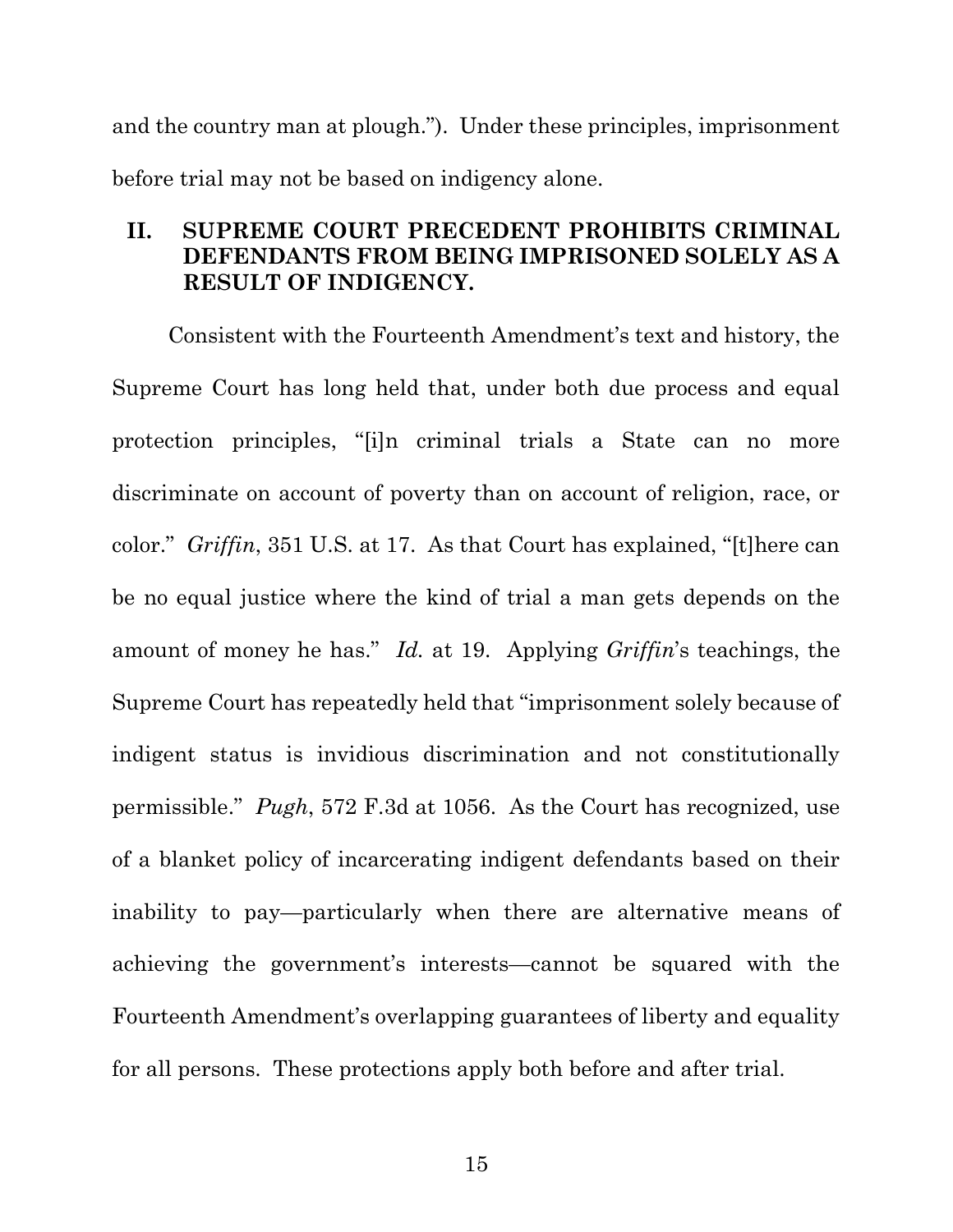In *Williams v. Illinois*, the Supreme Court held that "a State may not constitutionally imprison beyond the maximum duration fixed by statute a defendant who is financially unable to pay a fine. A statute permitting a sentence of both imprisonment and fine cannot be parlayed into a longer term of imprisonment . . . since to do so would be to accomplish indirectly as to an indigent that which cannot be done directly." Williams, 399 U.S. at 243; id. at 264-65 (Harlan, J., concurring) (concurring on due process grounds). It did not matter that "the Illinois statutory scheme [did] not distinguish between defendants on the basis of ability to pay fines," because, as in Griffin, "'a law nondiscriminatory on its face may be grossly discriminatory in its operation.' Here the Illinois statute as applied to Williams works an invidious discrimination solely because he is unable to pay the fine." Id. at 242 (quoting Griffin, 351 U.S. at 17 n.11). As the Supreme Court has since explained, "[s]anctions of the Williams genre . . . are not merely disproportionate in impact. Rather, they are wholly contingent on one's ability to pay, and thus 'visi[t] different consequences on two categories of persons,'; they apply to all indigents and do not reach anyone outside that class." M.L.B., 519 U.S. at 127 (quoting Williams, 399 U.S. at 242) (emphasis in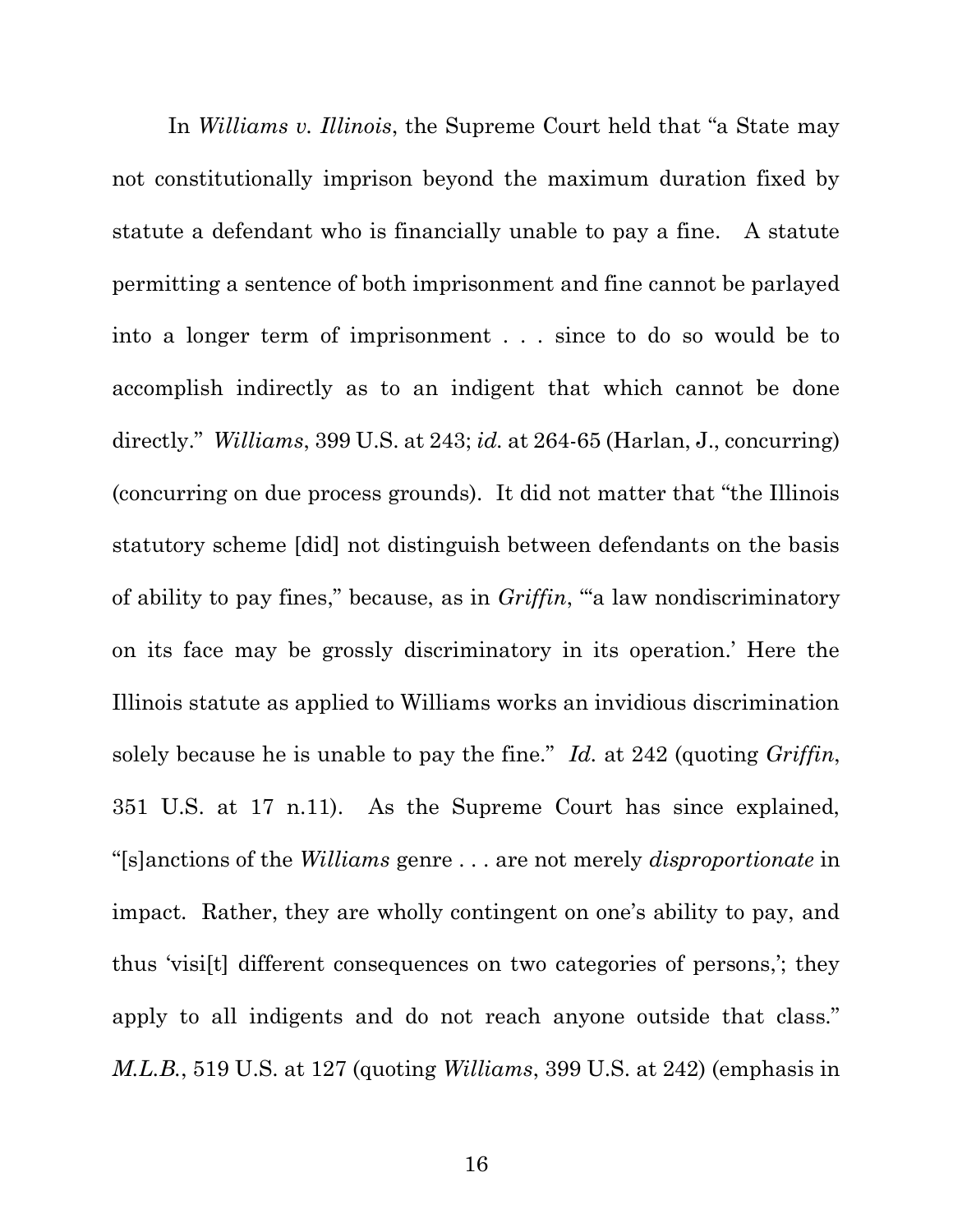original) (internal citation omitted); see Tate, 401 U.S. at 397-98 (holding that "petitioner's imprisonment for nonpayment constitutes precisely the same unconstitutional discrimination since, like Williams, petitioner was subjected to imprisonment solely because of his indigency").

The Williams Court recognized that its holding "may place a further burden on States in administering criminal justice," but held that "the constitutional imperatives of the Equal Protection Clause must have priority over the comfortable convenience of the status quo." Williams, 399 U.S. at 245. The Fourteenth Amendment requires states to "canvass the numerous alternatives" rather than simply apply a blanket policy of imprisoning indigent defendants for "involuntary nonpayment of a fine or court costs." Id. at 244; Tate, 401 U.S. at 399 (requiring states to use nondiscriminatory "alternatives . . . to serve its concededly valid interest in enforcing payment of fines").

In *Bearden v. Georgia*, the Supreme Court held that "*Griffin*'s principle of equal justice," Bearden, 461 U.S. at 664, did not permit a state court to revoke automatically an indigent's probation for failure to pay a fine. Under due process and equal protection principles, "the State cannot justify incarcerating a probationer who has demonstrated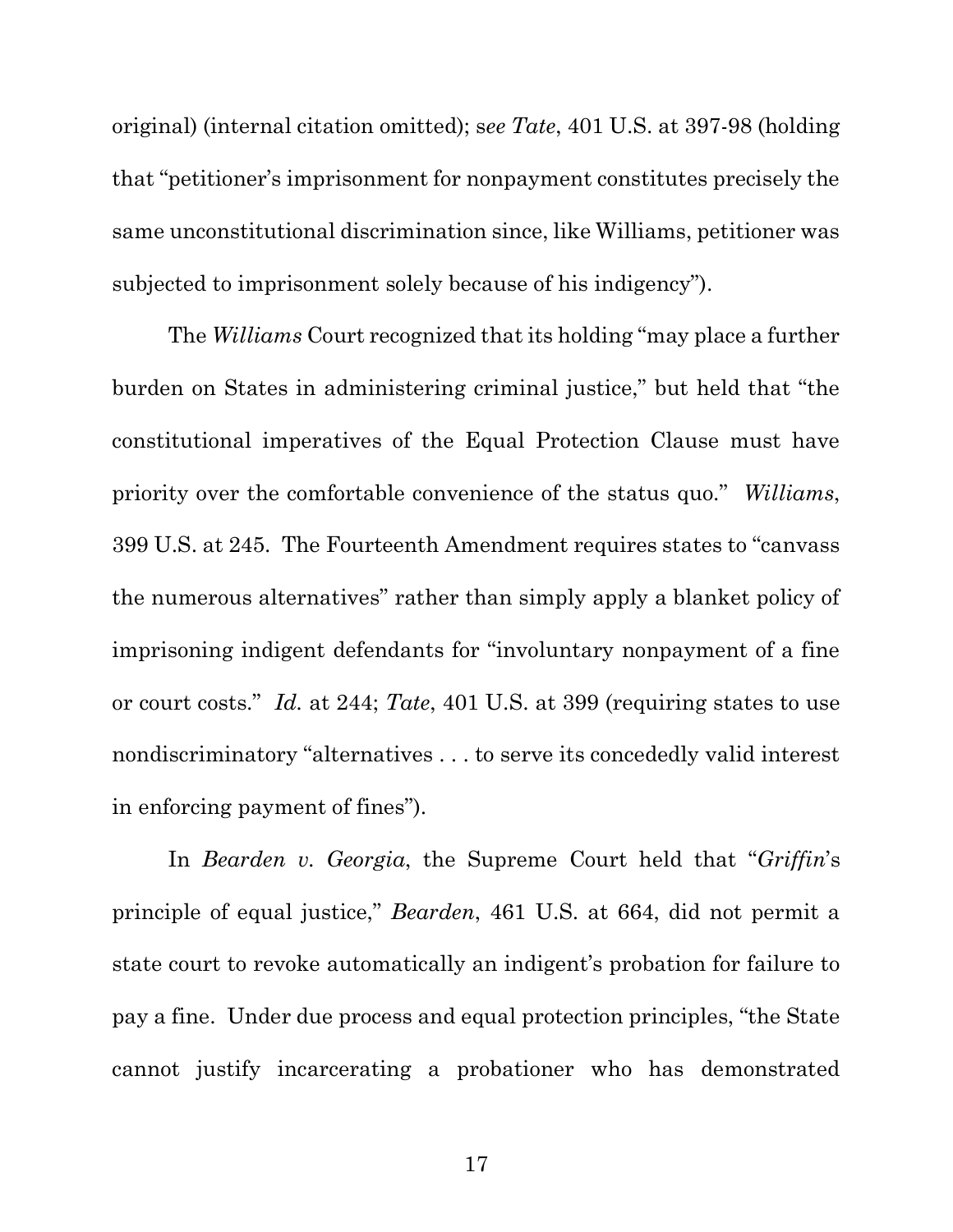sufficient bona fide efforts to repay his debt to society, solely by lumping him together with other poor persons and thereby classifying him as dangerous. This would be little more than punishing a person for his poverty." Id. at 671. "Only if alternate measures are not adequate to meet the State's interests in punishment and deterrence may the court imprison a probationer who has made sufficient bona fide efforts to pay. To do otherwise would deprive the probationer of his conditional freedom simply because, through no fault of his own, he cannot pay the fine. Such a deprivation would be contrary to the fundamental fairness required by the Fourteenth Amendment." Id. at 672-73.

The principles laid out in Williams, Tate, and Bearden—all cases involving defendants convicted after a fair trial—apply with even greater force to imprisonment *before* trial, when the presumption of innocence still attaches and the individual accused of a crime is entitled to the full scope of the Constitution's protections. "Th[e] traditional right to freedom before conviction permits the unhampered preparation of a defense, and serves to prevent the infliction of punishment prior to conviction." Stack, 342 U.S. at 4. Without this basic right, "the presumption of innocence, secured only after centuries of struggle, would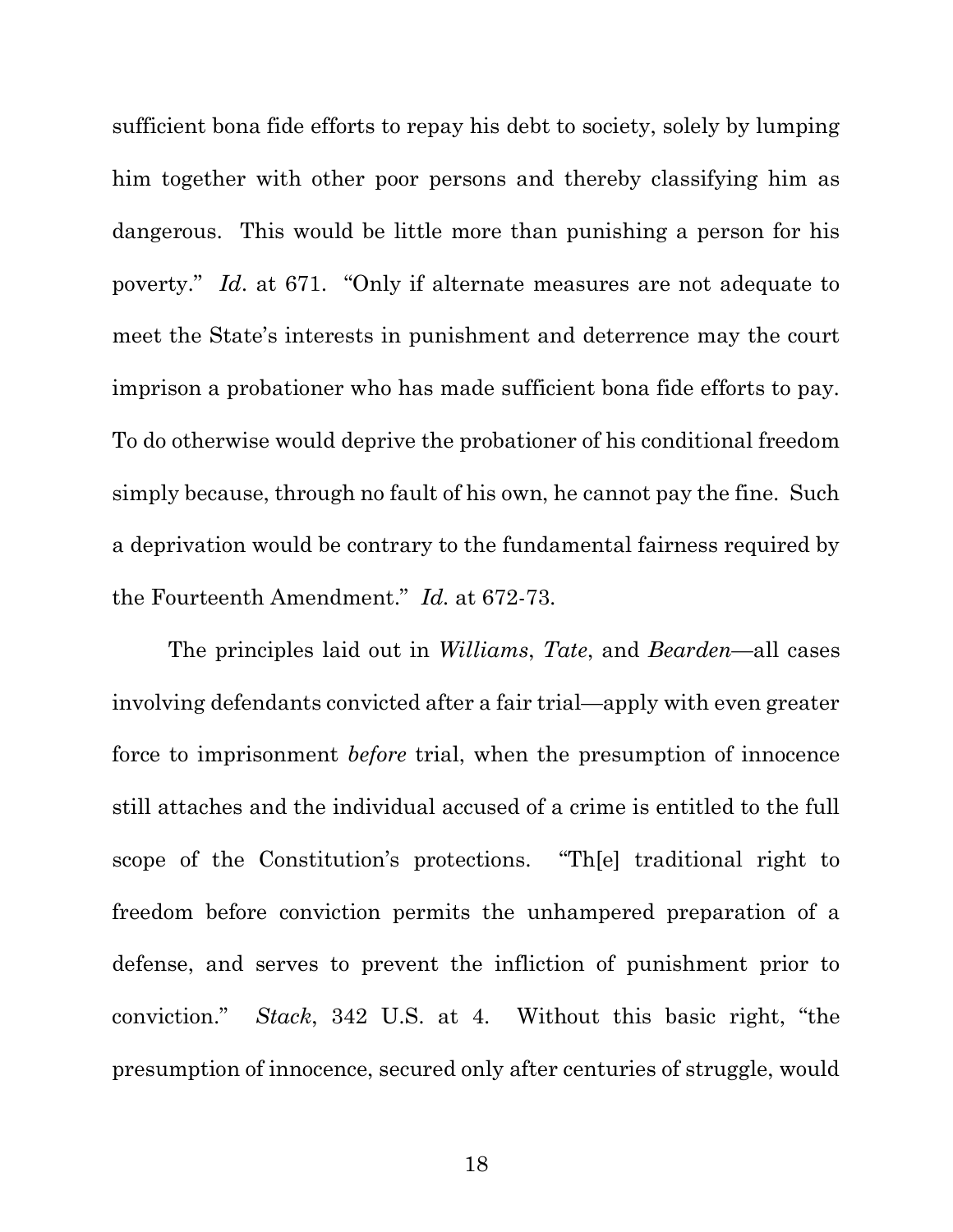lose its meaning." Id. Virtually all of the Constitution's safeguards that "ensur[e] against the risk of convicting an innocent person" and "make it more difficult for the State to rebut and finally overturn the presumption of innocence which attaches to every criminal defendant," Herrera v. Collins, 506 U.S. 390, 398-99 (1993), are harder to exercise and meaningfully enjoy when the defendant is denied his liberty and incarcerated before trial. "If a defendant is locked up, he is hindered in his ability to gather evidence, contact witnesses, or otherwise prepare his defense." Barker v. Wingo, 407 U.S. 514, 533 (1972); Stack, 342 U.S. at 8 (Jackson, J., concurring) (recognizing that defendants denied their pretrial liberty "are punished by a period of imprisonment while awaiting trial and are handicapped in consulting counsel, searching for evidence and witnesses, and preparing a defense").

Even more troubling, in misdemeanor cases of the sort at issue here—crimes that generally carry short sentences or only fines—"the pretrial detention can approach and even exceed the punishment that a court would impose after trial. So even an acquittal at trial can be a hollow victory, as there is no way to restore the days already spent in jail. The defendant's best-case scenario becomes not zero days in jail, but the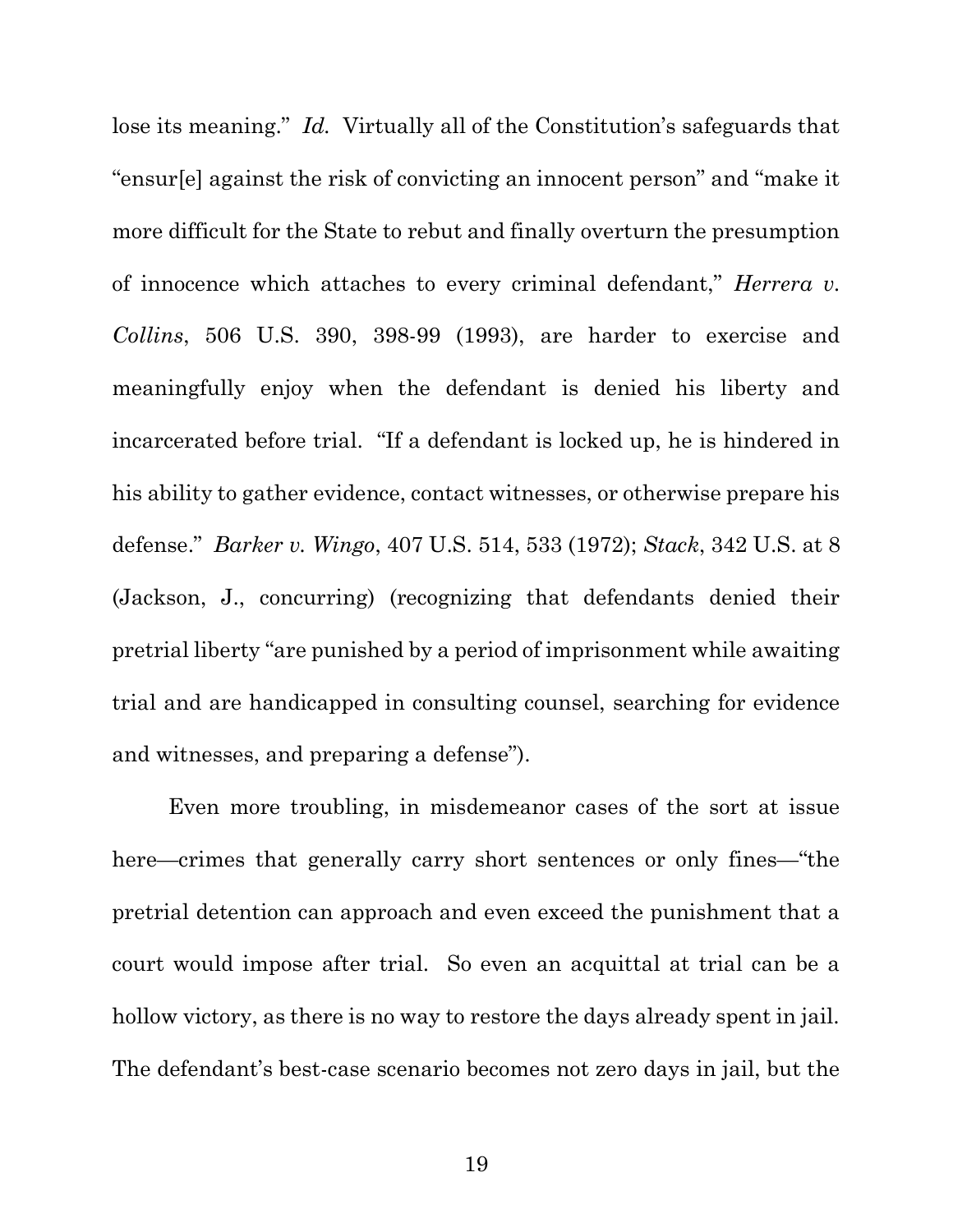length of time already served." Stephanos Bibas, Plea Bargaining Outside the Shadow of Trial, 117 Harv. L. Rev. 2463, 2492-93 (2004). Our system of "criminal justice . . . is for the most part a system of pleas, not a system of trials," Lafler v. Cooper, 132 S. Ct. 1376, 1388 (2012), and "pretrial detention places a high premium on quick plea bargains in small cases, even if the defendant would probably win acquittal at an eventual trial." Bibas, supra, at 2493. Indeed, "research shows that defendants detained in jail while awaiting trial plead guilty more often, are convicted more often, are sentenced to prison more often, and receive harsher prison sentences than those who are released during the pretrial period." Pretrial Justice Inst., Rational and Transparent Bail Decision Making: Moving from a Cash-Based to a Risk-Based Process 2 (2012), http://www.pretrial.org/download/pji-

reports/Rational%20and%20Transparent%20Bail%20Decision%20Maki ng.pdf.

The Supreme Court has upheld the constitutionality of federal statutes providing for pretrial detention only in sharply circumscribed instances, holding that "[w]hen the Government proves by clear and convincing evidence that an arrestee presents an identified and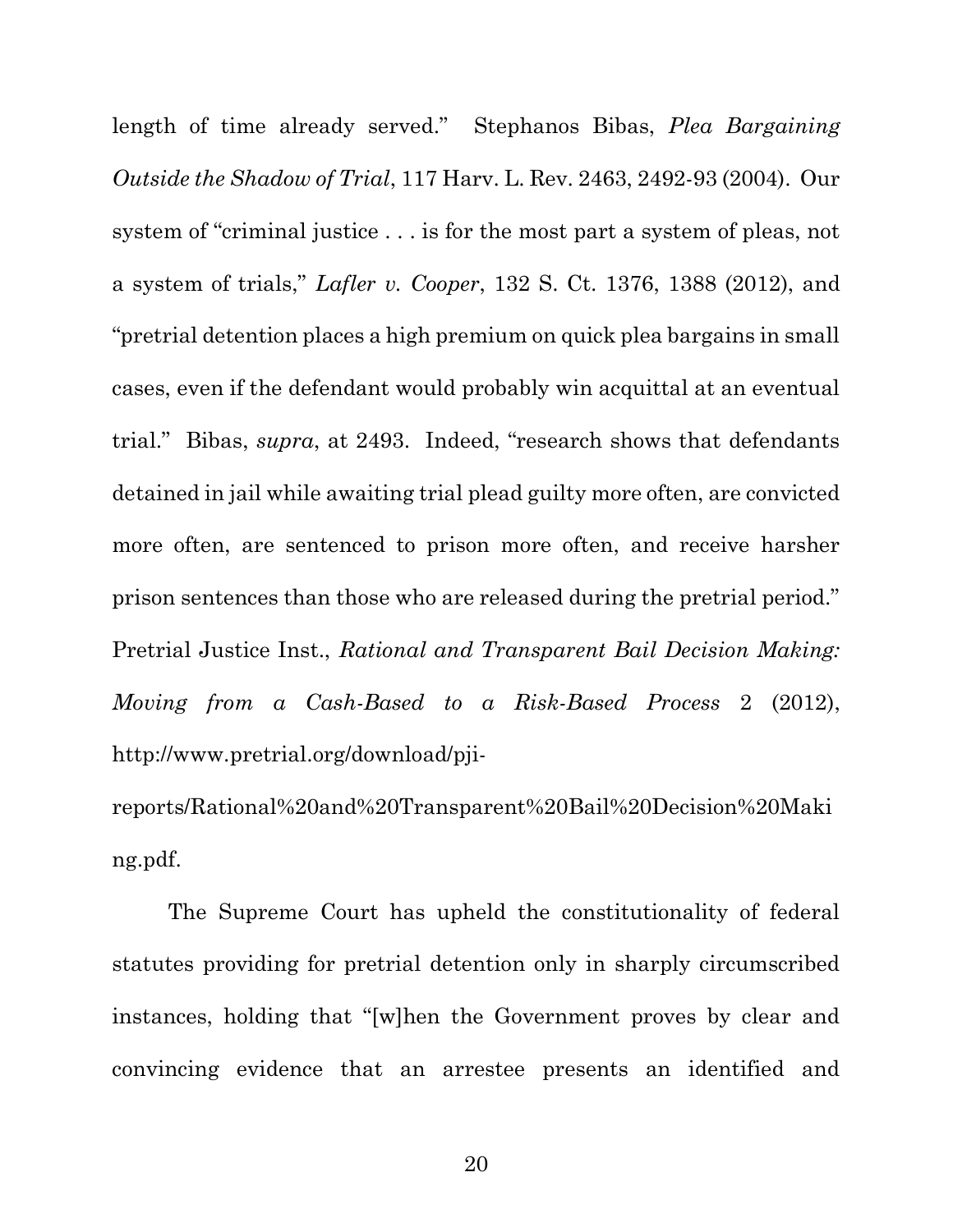articulable threat to an individual or the community, . . . a court may disable the arrestee from executing that threat." Salerno, 481 U.S. at 751. Despite "the individual's strong interest in liberty" and the "fundamental nature of this right,"  $id.$  at 750, the Court approved the use of pretrial detention because of "Congress' careful delineation of the circumstances under which detention will be permitted." Id. at 751; Zadvydas v. Davis, 533 U.S. 678, 690-91 (2001) ("[W]e have upheld preventive detention based on dangerousness only when limited to specially dangerous individuals and subject to strong procedural protections."); Foucha, 504 U.S. at 81-82 (holding that "Salerno does not save" a system of detention where the "scheme of confinement is not carefully limited" and the "State need prove nothing to justify continued detention").

Harris County's bail policy imposes pretrial detention on indigent misdemeanor defendants too poor to pay and thereby denies the "'core of the liberty protected by the Due Process Clause,'" Turner, 131 S. Ct. at 2518 (quoting Foucha, 504 U.S. at 80), without any "careful delineation of the circumstances," Salerno, 481 U.S. at 751, and without any findings at all. This subjects indigent defendants—simply because they are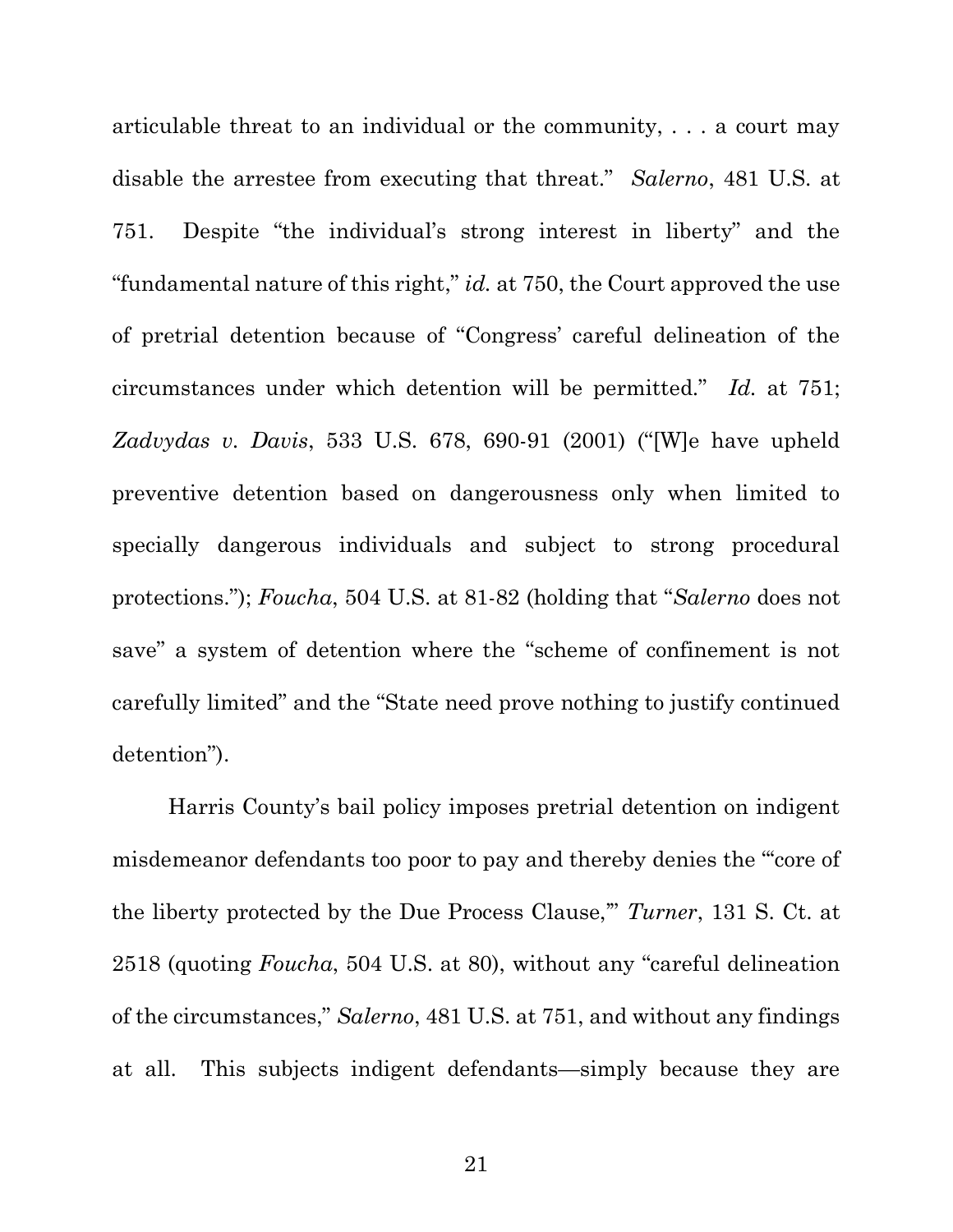poor—to "one of the most feared instruments of state oppression and state indifference," Foucha, 504 U.S. at 90 (Kennedy, J., dissenting), makes it more difficult for them to "gather evidence, contact witnesses, or otherwise prepare [a] defense," Barker, 407 U.S. at 533, and pressures them to plead guilty simply to get out of jail. ROA.5637 (district court opinion) ("[F]or misdemeanor defendants unable to pay secured money bail, Harris County maintains a 'sentence first, conviction after' system that pressures misdemeanor defendants to plead guilty at or near their first appearances because that is the only way to secure timely release from detention."). This "lump[s] [plaintiffs] together with other poor persons," effectively "punishing [them] for [their] poverty." Bearden, 461 U.S. at 671. That practice cannot be squared with the Fourteenth Amendment's guarantee of liberty and equality for all persons.

### III. EXPERIENCE SHOWS THAT GOVERNMENTS HAVE AMPLE MEANS TO ENSURE PRETRIAL LIBERTY FOR ALL PERSONS WHILE SECURING A DEFENDANT'S ATTENDANCE AT TRIAL AND PROTECTING PUBLIC SAFETY.

The use of secured money bail to impose pretrial detention on indigent defendants is not necessary to serve the fair administration of justice. In fact, governments have a host of alternative means at their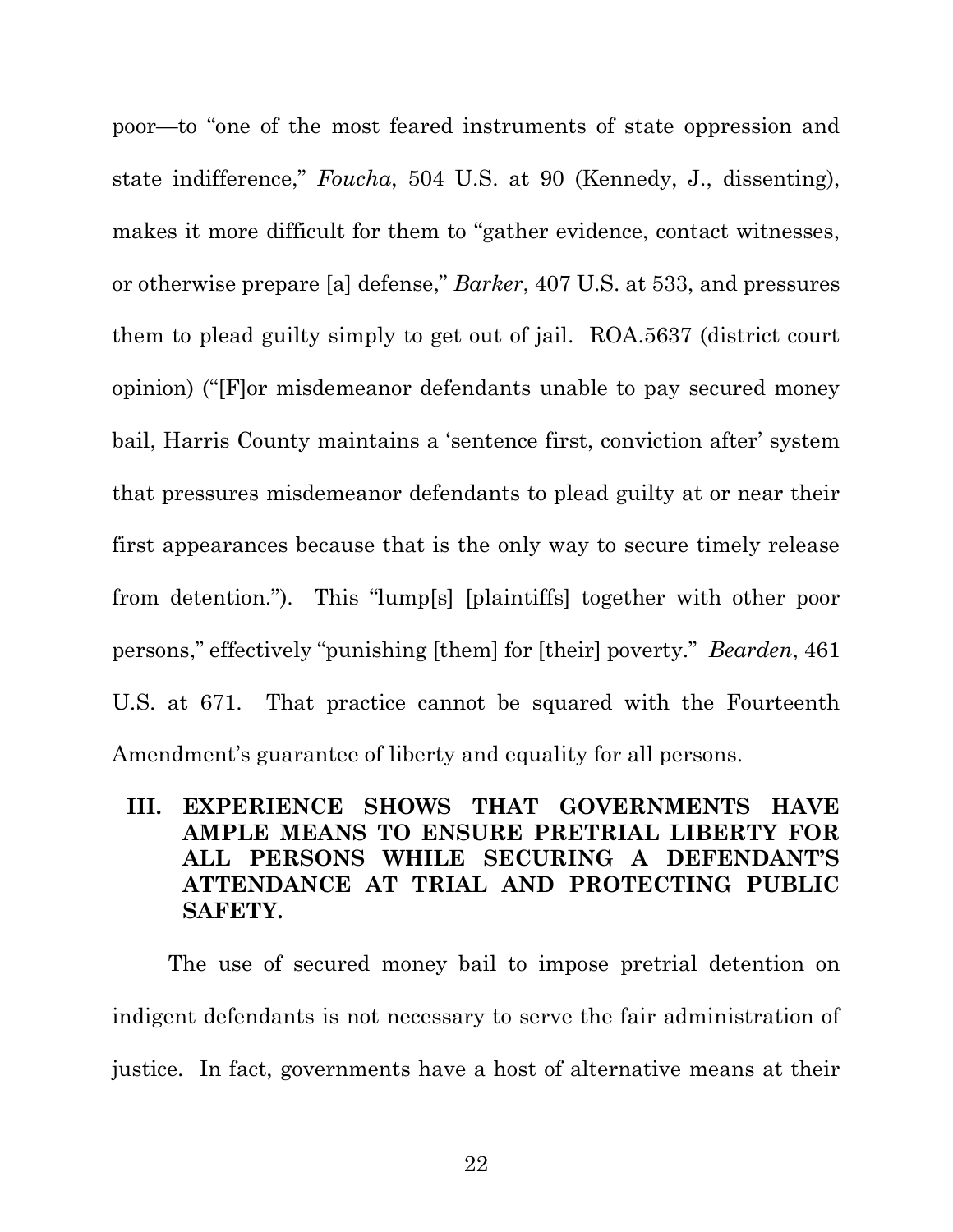disposal to ensure pretrial liberty for all persons—regardless of the amount of money in their bank account—while also ensuring the presence of defendants at trial and protecting public safety. The experiences of state governments, as well as the federal government, refute any suggestion that Harris County's discriminatory bail system is necessary to further important state interests. The goals Harris County purports to advance can be "served fully by alternative means," Bearden, 461 U.S. at 672, consistent with our nation's constitutional commitment to equal justice for rich and poor alike.

Half a century ago, Congress recognized that it was unjust to maintain a bail system in which the "defendant with means can afford to pay bail," while the "poorer defendant . . . languishes in jail weeks, months, and perhaps even years before trial." See President Lyndon B. Johnson, Remarks on the Signing of the Bail Reform Act of 1966 (June 22, 1966), http://www.presidency.ucsb.edu/ws/?pid=27666. To effectuate this promise of equal justice for rich and poor alike, federal law currently provides that "[a] judicial officer may not impose a financial condition that results in the pretrial detention of [a] person,"  $18 \text{ U.S.C.}$  §  $3142 \text{ (c)} \text{ (2)}$ , and requires courts to consider non-financial conditions on pretrial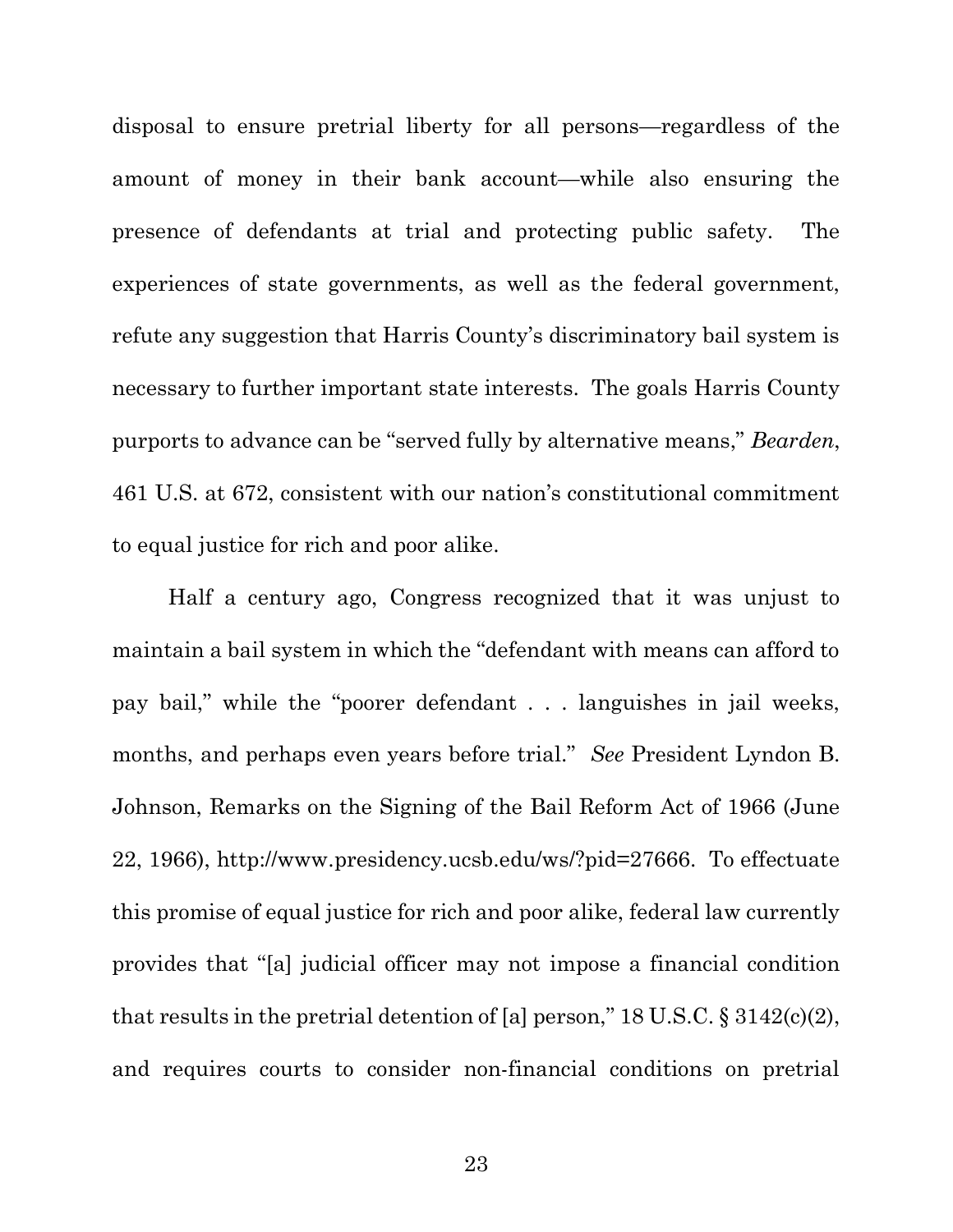liberty in order to ensure that defendants appear for trial and do not pose a threat to public safety. Id.  $\S 3142(c)(1)$ , (g); United States v. McConnell, 842 F.2d 105, 109 (5th Cir. 1988) (noting the congressional decision "proscribing the setting of a high bail as a *de facto* automatic detention practice"). The Bail Reform Act of 1966, which sought to ensure pretrial liberty for "all persons, regardless of their financial status," 80 Stat. 214, § 2, together with the Bail Reform Act of 1984, 18 U.S.C. §§ 3141-50, which gave courts the power to detain defendants shown to pose a danger to public safety, create a bail system based on the risk of flight or danger a defendant poses, not on the amount of money he or she possesses.

 In recent years, many states, too, have reexamined their bail systems, concluding that persons charged with a crime should be treated according to the risks they pose, not according to the amount of money they can pay. Bail systems that rely on secured money bail, these jurisdictions have concluded, do not serve the fair administration of justice or public security. They result in indigent defendants—even those who pose a low risk of fleeing or endangering public safety—being deprived of their pretrial liberty, while wealthier defendants who may, in fact, pose a risk to public safety are released. As these jurisdictions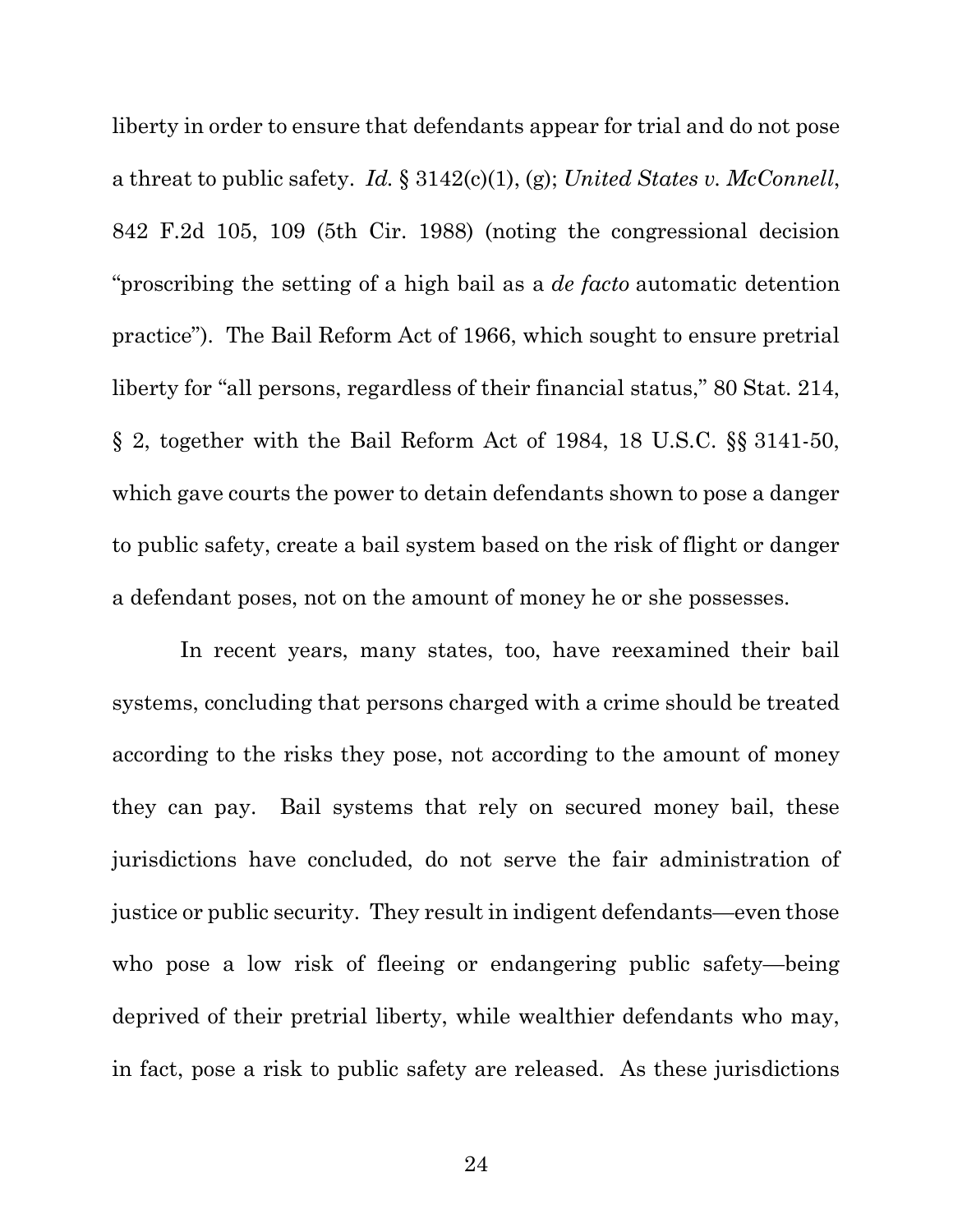have concluded, ensuring that bail determinations respect the principle of equal justice for rich and poor alike enhances, rather than detracts from, public safety.

States across the country have reached the conclusion that the use of individualized pretrial risk assessment and non-monetary conditions of release—rather than secured money bail—can ensure pretrial liberty for rich and poor alike while ensuring attendance at trial and promoting public safety. See Md. R. 4-216.1(c)(1) (requiring "release on personal recognizance or unsecured bond" absent finding "that no permissible nonfinancial condition" will "reasonably ensure (A) the appearance of the defendant, and (B) the safety of each alleged victim, other persons, or the community"); N.J. Stat. Ann. § 2A:162-15 (West 2017) ("primarily relying upon pretrial release by non-monetary means to reasonably assure an eligible defendant's appearance in court when required" and "the protection of the safety of any other person or the community" and providing that "[m]onetary bail may be set for an eligible defendant only when it is determined that no other conditions of release will reasonably assure the eligible defendant's appearance in court when required"); 725 Ill. Comp. Stat.  $\S$  5/110-5(a)(5) (establishing "presumption that any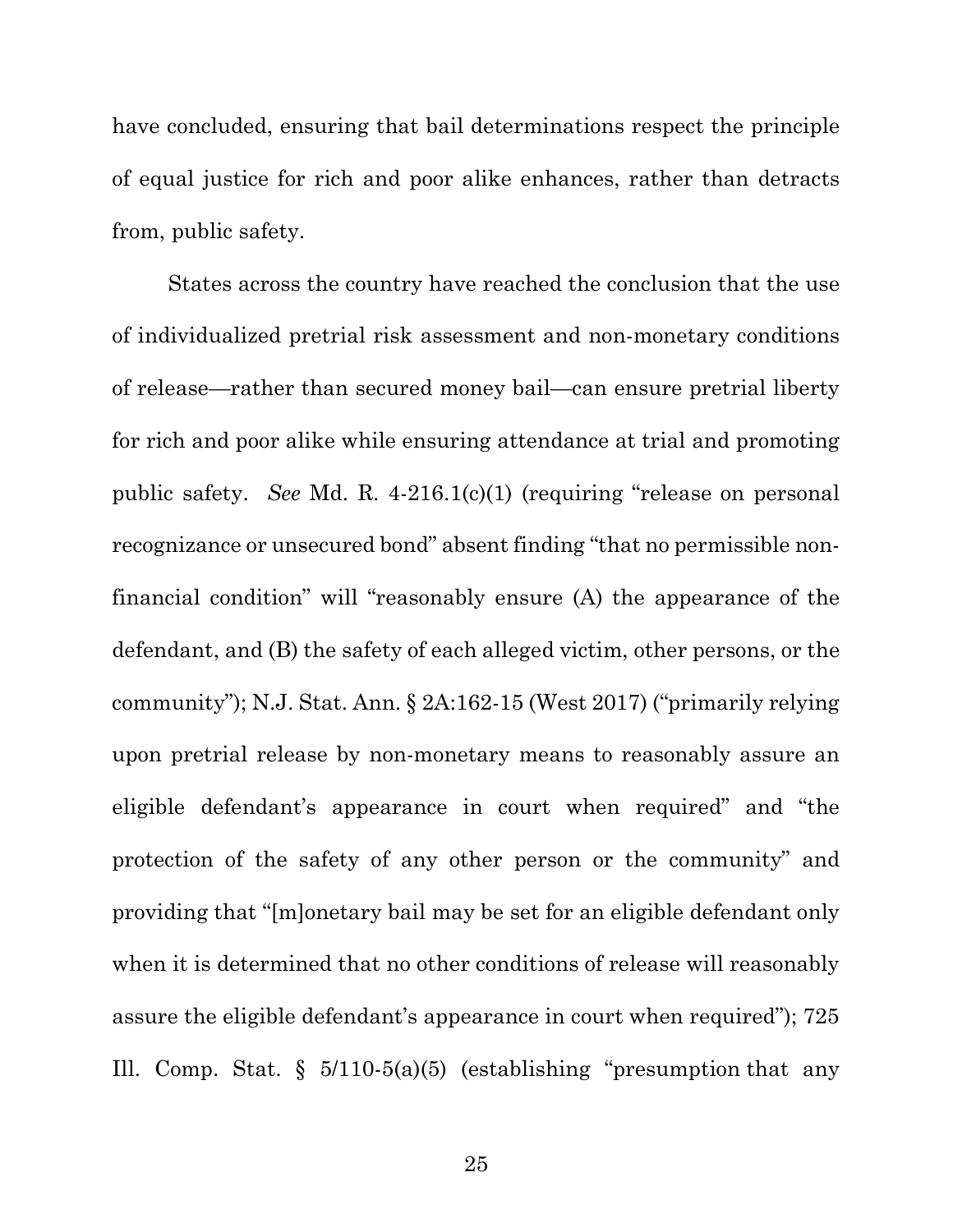conditions of release imposed shall be non-monetary in nature" and requiring use of "the least restrictive conditions or combination of conditions necessary to reasonably assure the appearance of the defendant" and "protect the integrity of the judicial proceedings from a specific threat to a witness or participant"); Ariz. R. Crim. Pro. 7.3(b)(2) (requiring court, in deciding whether to impose a monetary condition to "make an individualized determination of the person's risk of nonappearance, risk to the community, and financial circumstances rather than rely on a schedule of charge-based bond amounts"); Colo. Rev. Stat. Ann. § 16-4-103 (West 2014) (requiring courts, where "practicable and available" to use "an empirically developed risk assessment instrument designed to improve pretrial release decisions" and to "[c]onsider all methods of bond and conditions of release to avoid unnecessary pretrial incarceration"); Ky. Rev. Stat. Ann. § 431.066 (West 2012) (providing for use of a "pretrial risk assessment" and requiring release "on unsecured bond or on the defendant's own recognizance" of "low risk" defendants and release with non-financial conditions, including "ordering the defendant to participate in global positioning system monitoring, controlled substance testing, increased supervision,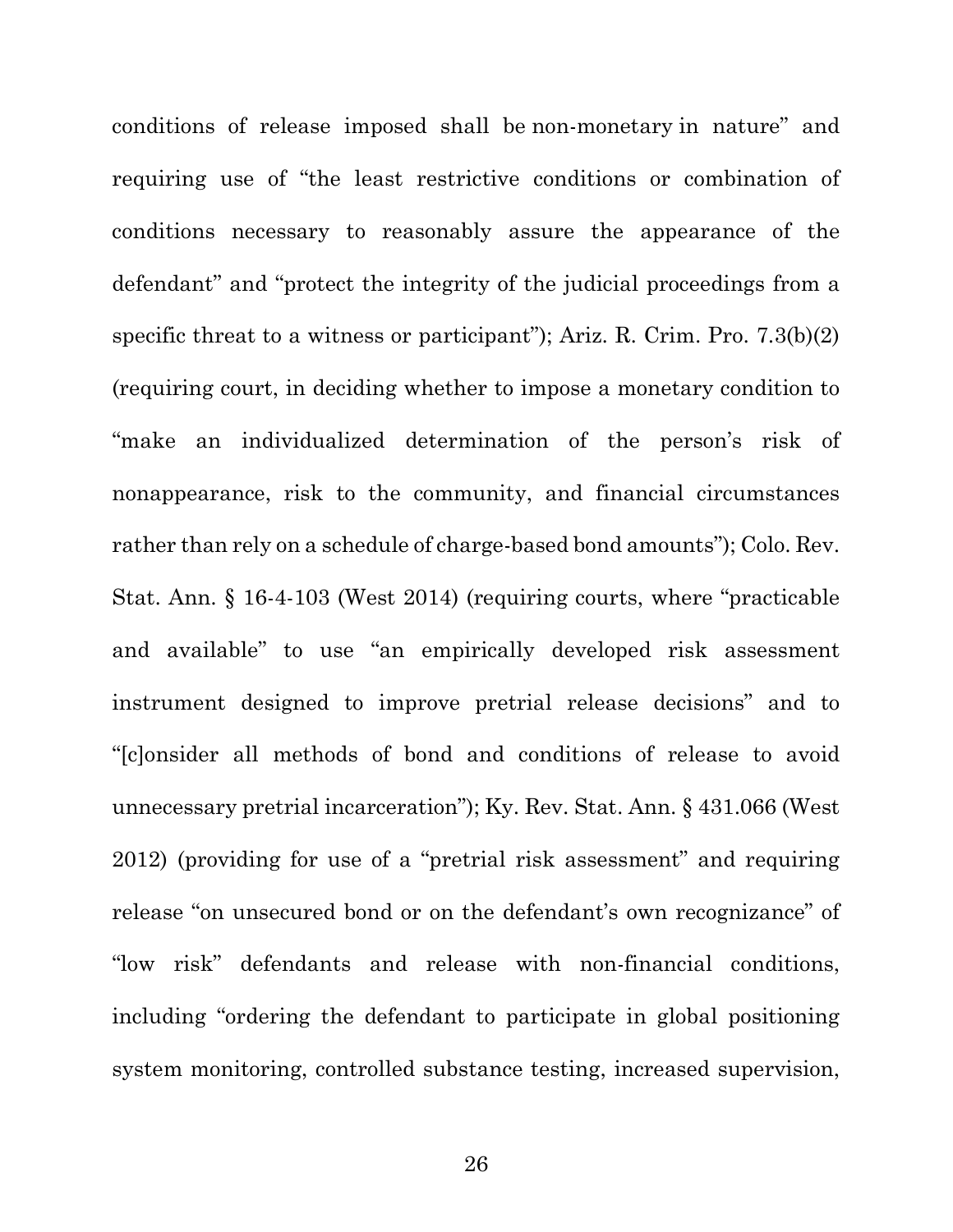or other such conditions," for "moderate risk" defendants); Ky. Sup. Ct. Am. Order 2016-10 (court rule designed to "expedite pretrial release of low to moderate risk defendants charged with non-violent, non-sexual misdemeanors"); Ark. R. Crim. Pro. 9.2(a) (permitting setting of "money bail only" if "no other conditions will reasonably ensure the appearance of the defendant in court").

A number of jurisdictions have made explicit that bail cannot be used to impose preventive detention on those too poor to pay. See Md. R. 4-216.1(e)(1)(A) (prohibiting the imposition of a "special condition of release with financial terms in form or amount that results in the pretrial detention of the defendant solely because the defendant is financially incapable of meeting that condition"); Ariz. R. Crim. Pro. 7.3(b)(2) ("The court must not impose a monetary condition that results in unnecessary pretrial incarceration solely because the person is unable to pay the bond."); N.M. Const. art. II, § 13 (amended 2016) ("A person who is not detainable on grounds of dangerousness nor a flight risk in the absence of bond and is otherwise eligible for bail shall not be detained solely because of financial inability to post a money or property bond."); D.C. Code  $\S$  23-1321(c)(3) (authorizing use of a "financial condition to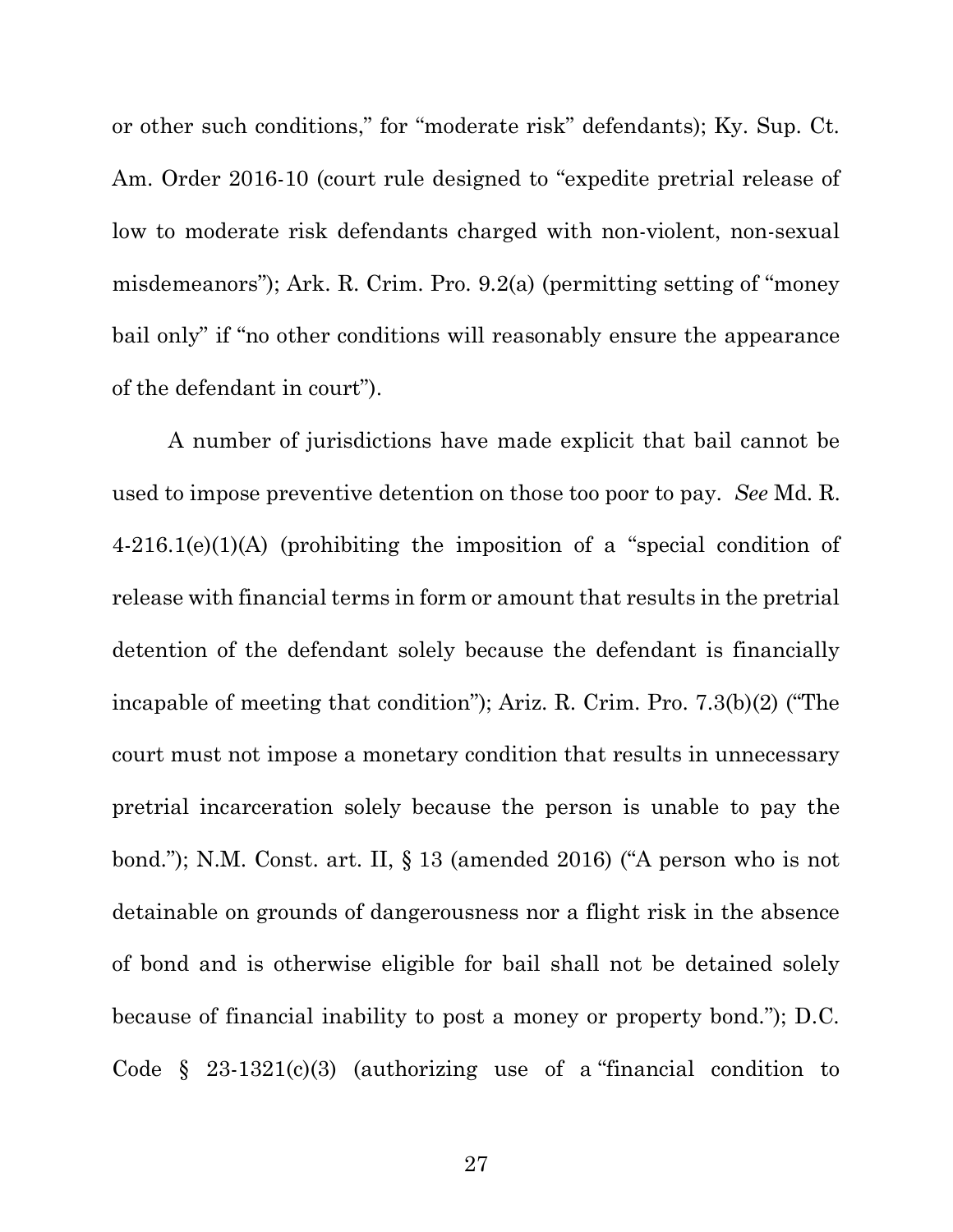reasonably assure the defendant's presence at all court proceedings that does not result in the preventive detention of the person, except as provided in" preventive detention statute).

States, too, have enacted measures specifically designed to ensure pretrial liberty for persons charged with misdemeanors, crimes that do not usually justify imposing pretrial detention. See Conn. Gen. Stat. Ann. § 54-64a(a)(2) (West 2017) (establishing presumption that, for misdemeanors not involving family violence, "the court shall not impose financial conditions of release"); Ky. Rev. Stat. Ann. § 431.525(4) (West 2011) (in misdemeanor cases, limiting amount of bail to the "amount of the fine and court costs"); Colo. Rev. Stat. Ann. § 16-4-113(1) (West 2013) (requiring, subject to narrow exceptions, "release . . . upon personal recognizance if the charge is a class 3 misdemeanor or a petty offense").

The new rules reflect concerns that using secured money bail to detain those too poor to pay neither promotes the fair administration of justice nor advances public safety. In Maryland, Attorney General Brian Frosh found that "bail was set higher for low risk defendants than for their moderate and high risk counterparts. Lower risk defendants are detained because they cannot afford the bail, while higher risk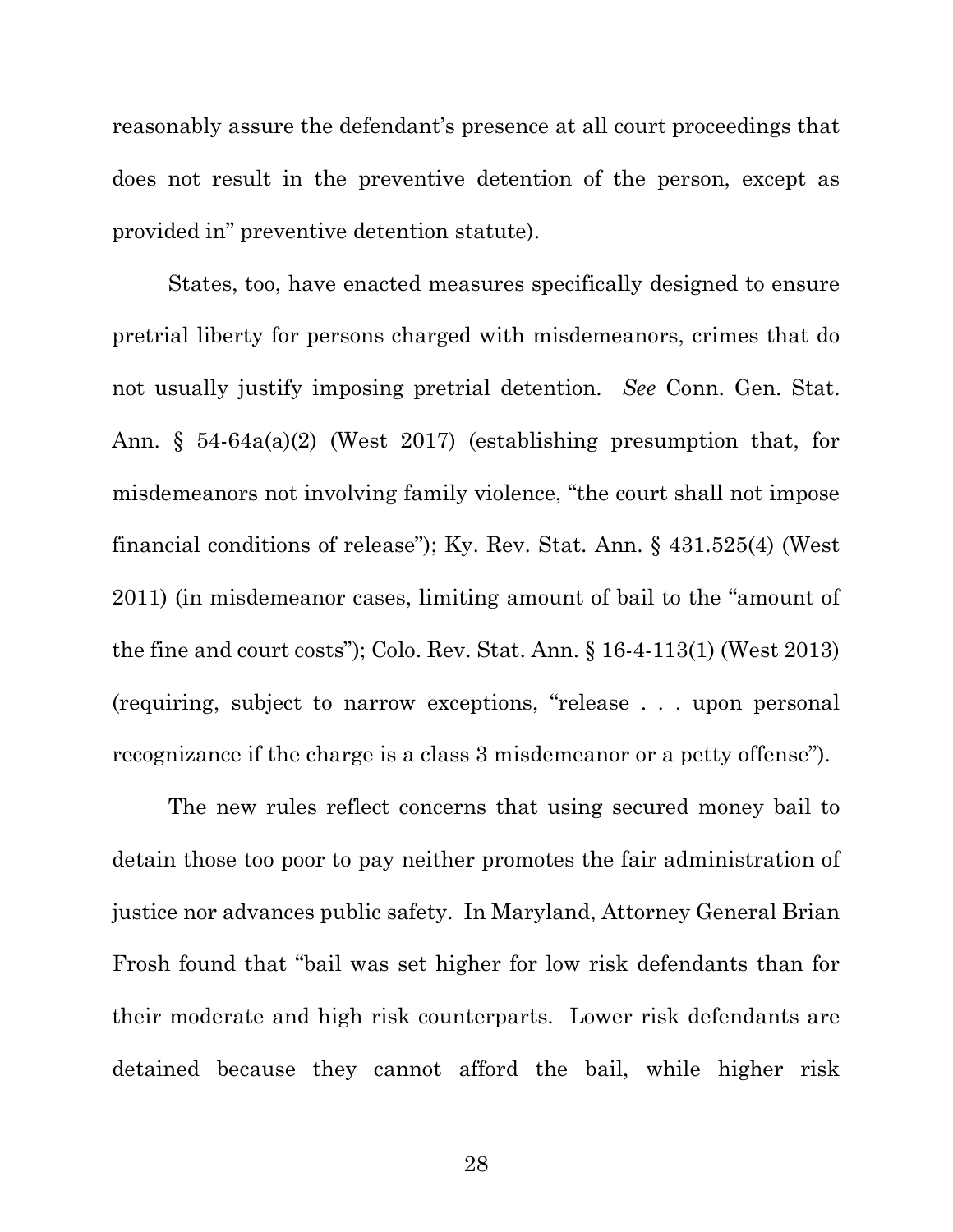defendants who have access to financial resources are able to make bail . . . ." Letter from Attorney Gen. Brian Frosh to Hon. Alan M. Wilner at 3 (Oct.  $25,$  2016), http://www.marylandattorneygeneral.gov/News%20Documents/Rules\_C ommittee\_Letter\_on\_Pretrial\_Release.pdf. The change from a resourcebased to a risk-based system reflected that "evidence-based pretrial risk assessments experience a reduction in their pretrial detention populations and an increase in defendants' appearance at trial without incurring a greater risk to public safety." Id. at 4.

In New Jersey, a 2014 report authored by the Joint Committee on Criminal Justice, which was chaired by the Chief Justice of the New Jersey Supreme Court and included the Acting Attorney General, prosecutors, defense attorneys, judges, and others, spurred bipartisan state efforts to limit the use of money bail. A "resource-based system" dependent on the use of secured money bail, the Committee found, resulted in a "dual system error": "the detention of poor defendants who present manageable risks of pretrial misconduct and the release of more affluent defendants who present more severe and frequently less manageable risks of pretrial misconduct." Report of the Joint Committee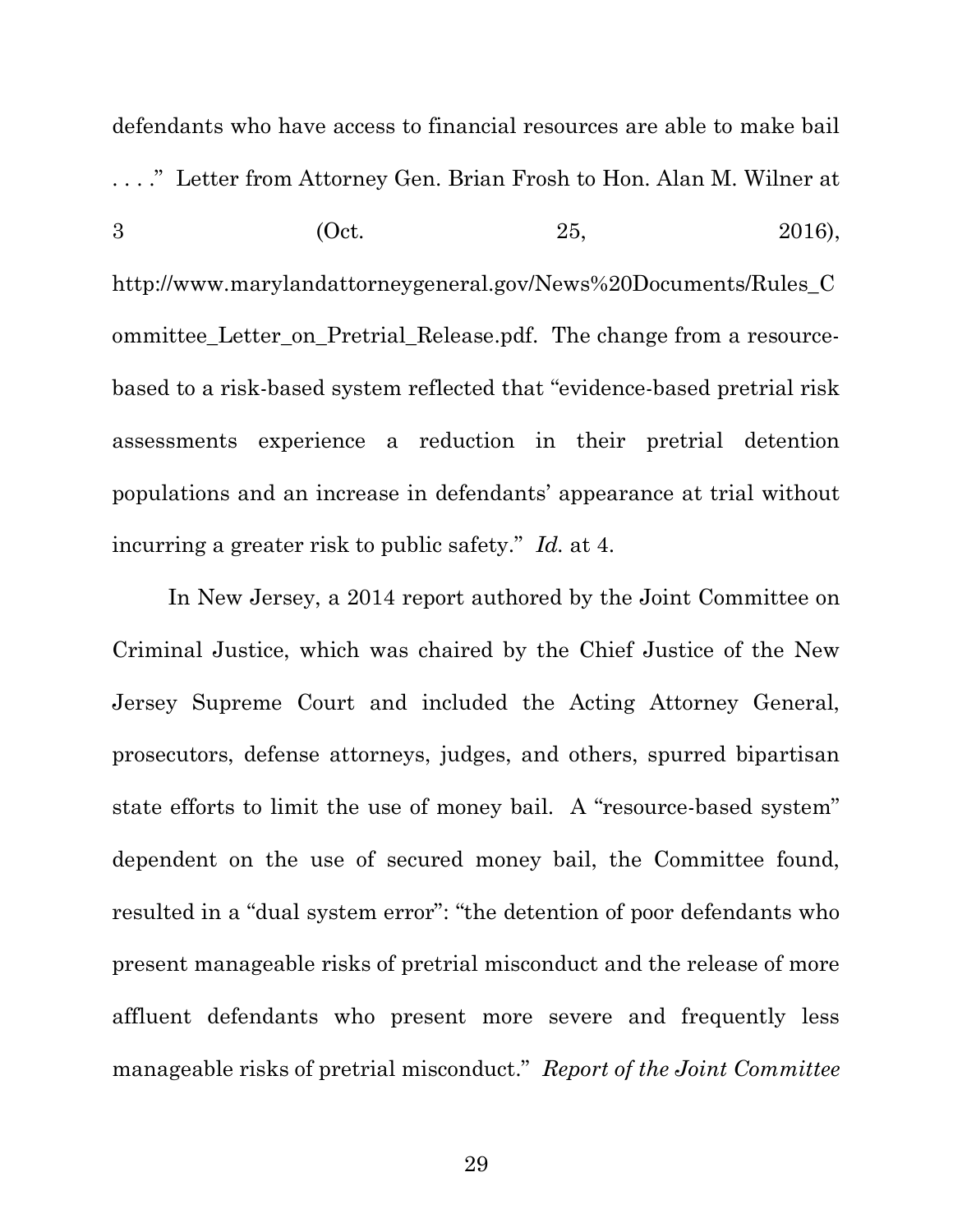on Criminal Justice 67 (2014), https://www.judiciary.state.nj.us/courts/assets/criminal/finalreport3202 014.pdf. The report unanimously recommended a shift to a risk-based system, explaining that such a system "promotes both defendant's liberty interests and community safety," as well as "public confidence in the integrity of the judicial process." Id. "In a risk-based system, those defendants who present an unmanageable risk of pretrial misconduct may be detained. Every other defendant is conditionally released, subject to the least restrictive conditions crafted to address their individualized risks of flight and danger." Id. at 65. This avoids the "incentive, inherent in any resource-based system, to address the unmanageable risks of such pretrial misconduct through the sub rosa consideration of danger in setting an unaffordably high money bail." Id. at 62.

 Evidence from the states shows that these alternatives to secured money bail can help secure pretrial liberty, attendance at trial, and community safety. For example, in Kentucky, after converting to a riskbased system, the state increased the percentage of defendants who are released before trial and who appear for their court dates, while significantly reducing the numbers arrested for other crimes. See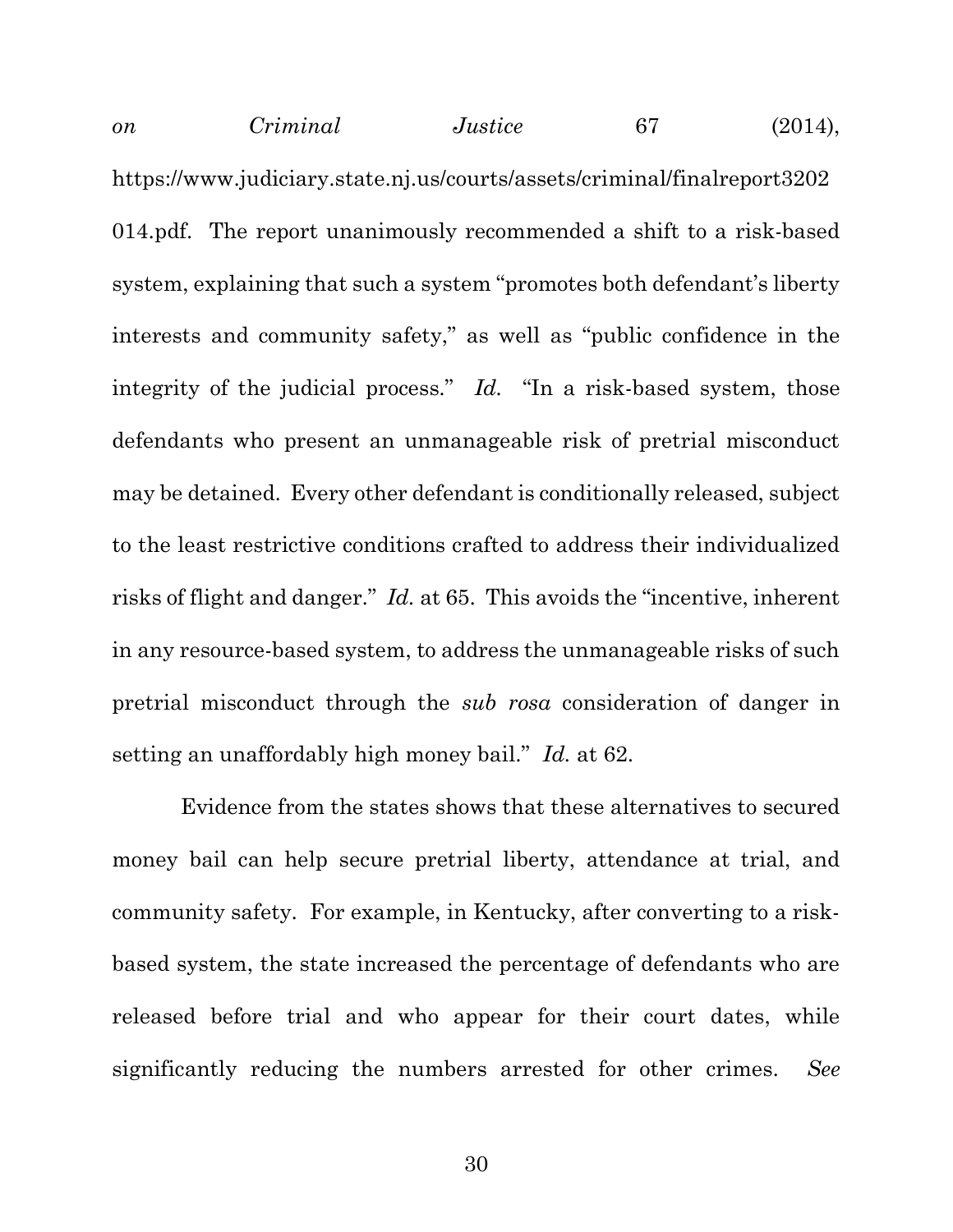Pretrial Servs., *Pretrial Reform in Kentucky* 16-17 (2013), https://www.pretrial.org/download/infostop/Pretrial%20Reform%20in%2 0Kentucky%20Implementation%20Guide%202013.pdf; Laura and John Arnold Found., Results from the First Six Months of the Public Safety Assessment—Court in Kentucky 1 (2014), http://www.arnoldfoundation.org/wp-content/uploads/2014/02/PSA-

Court-Kentucky-6-Month-Report.pdf ("Kentucky's courts have achieved a truly remarkable result: They have been able to reduce crime by close to 15% among defendants on pretrial release, while at the same time increasing the percentage of defendants who are released before trial."). Likewise, "[i]n D.C. approximately 85% of pretrial defendants are released with conditions that correlate to risk level. About 90% of the released defendants appear in court as required and remain crime-free during the pretrial period." Governor's Commission to Reform Maryland's Pretrial System 24 (2014) http://goccp.maryland.gov/pretrial/documents/2014-pretrial-commissionfinal-report.pdf.

 This spate of state legislation demonstrates that there are "numerous alternatives" that both ensure pretrial liberty for rich and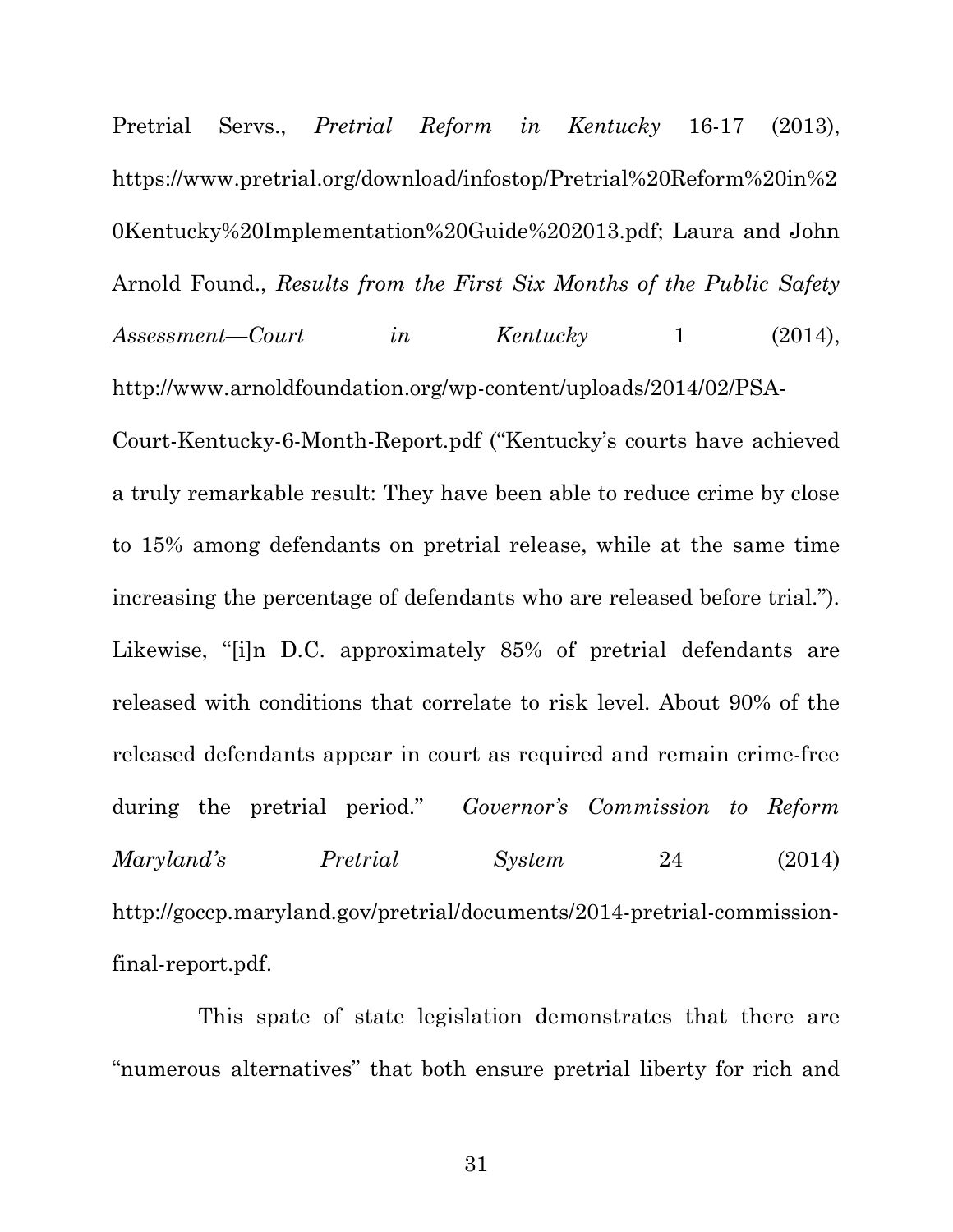poor alike—as the Fourteenth Amendment requires—and serve the governmental interests in ensuring a defendant's appearance at trial and public safety. Williams, 399 U.S. at 244. Harris County "is free to choose from among the variety of solutions already proposed and, of course, it may devise new ones." Id. at 244-45. But given the host of nondiscriminatory alternatives available to satisfy all the governmental interests related to the fair functioning of its bail system, Harris County may not deny the "traditional right to freedom before conviction," Stack, 342 U.S at 4, to indigent defendants simply because they are poor. In doing so, Harris County does "little more than punish[] [them] for [their] poverty." Bearden, 461 U.S. at 671. The "comfortable convenience of the status quo," Williams, 399 U.S. at 245, must give way to our Constitution's commitment to equal justice for rich and poor alike.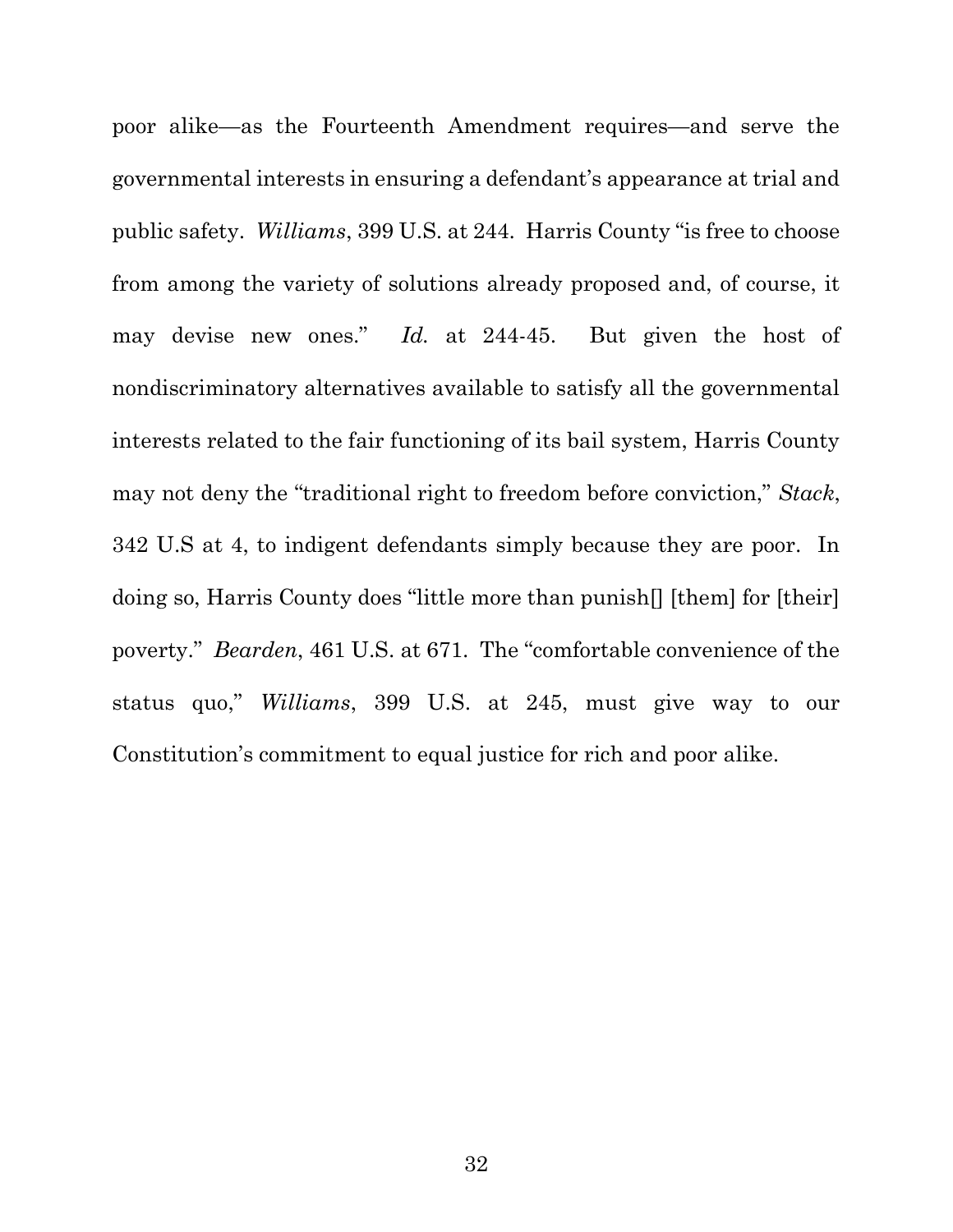### **CONCLUSION**

For all the foregoing reasons, the judgment of the district court should be affirmed.

Respectfully submitted,

Elizabeth B. Wydra Brianne J. Gorod David H. Gans **CONSTITUTIONAL** ACCOUNTABILITY CENTER 1200 18th St., NW, Ste. 501 Washington, DC 20036 (202) 296-6889 elizabeth@theusconstitution.org

Dated: August 9, 2017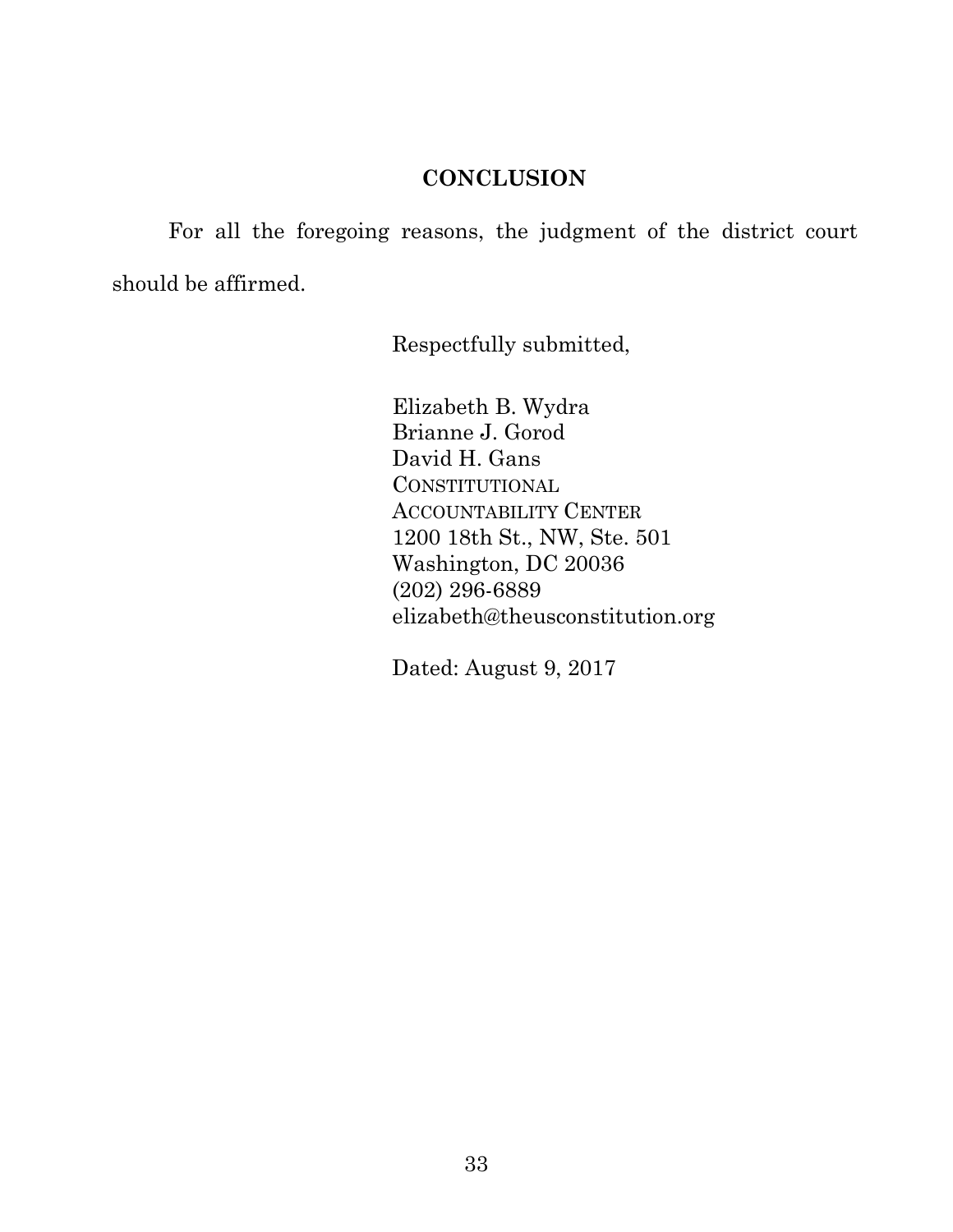#### CERTIFICATE OF COMPLIANCE

 I hereby certify that this brief complies with the type-volume limitation of Fed. R. App. P. 32(a)(7)(B) and Fed. R. App. P. 29(d) because it contains 6,425 words, excluding the parts of the brief exempted by Fed. R. App. P.  $32(a)(7)(B)(iii)$ .

 I further certify that the attached brief amicus curiae complies with the typeface requirements of Fed. R. App. P. 32(a)(5) and the type-style requirements of Fed. R. App. P. 32(a)(6), because it has been prepared in a proportionally spaced typeface using Microsoft Word 14-point Century Schoolbook font.

Executed this 9th day of August, 2017.

 /s/ Elizabeth B. Wydra\_\_\_ Elizabeth B. Wydra Counsel for Amicus Curiae